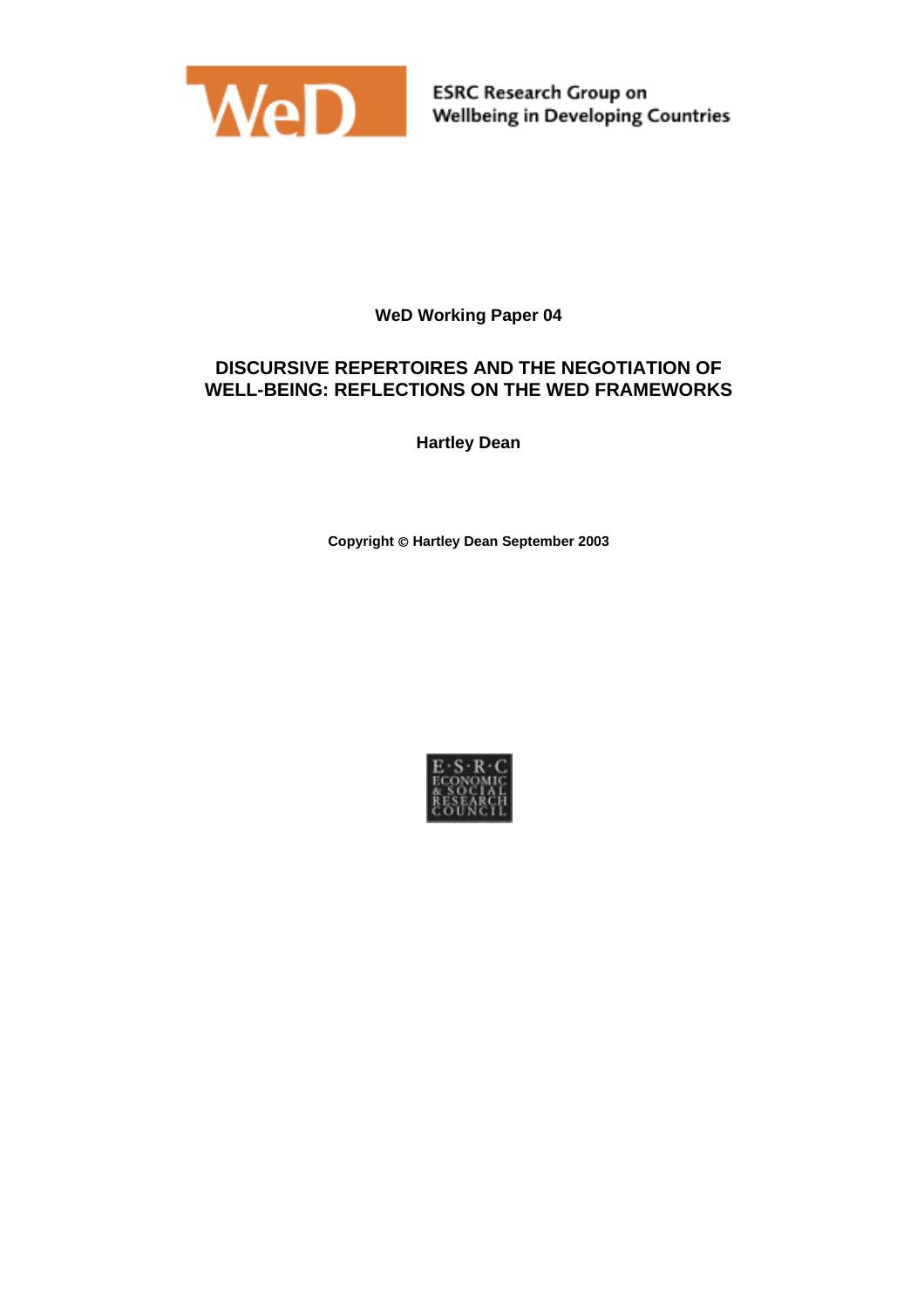#### **SUMMARY**

This paper:

• Links the three main WeD frameworks - the resource profiles, human needs and quality of life approaches - by focusing on the 'discursive repertoires' through which the different meanings of human well-being are commonly talked about and understood.

• Defines such repertoires in relation to the overlap between two kinds of everyday conceptual distinction: that between local and universal perspectives on the world; and that between 'solidaristic' and 'contractarian' understandings of the relationship between the human individual and society (the former assumes humankind to be fundamentally cooperative, the latter assumes it to be competitive).

• Explores the competing repertoires through which people negotiate with each other and come to understand their practical survival strategies, the naming and claiming of their needs, and their personal identity as embodied beings.

• Discusses the methodological implications and the theoretical relevance for the understanding of welfare regimes in developing countries.

#### **KEYWORDS**

Discourse, discursive repertoire, discursive negotiation, well-being, welfare

#### **RELATED READINGS**

Dean, H. and Melrose, M. (1999), *Poverty, Riches and Social Citizenship*, Basingstoke: Macmillan (especially Chapters 1 and 7).

Dean, H. (2002), *Welfare Rights and Social Policy*, Harlow: Prentice Hall (especially Chapters 3 and 10).

Gough, I., Wood, G., Barrientos, A., Bevan, P., Davis, P. and Room, G. (forthcoming 2003), *Insecurity and Welfare Regimes in Asia, Africa and Latin America: Social Policy in Development Contexts*, Cambridge: Cambridge University Press.

Rosen, R. (1984), *Bargaining for Reality: the construction of social relations in a Muslim community*, Chicago: University of Chicago Press.

## **NOTE**

Earlier versions of this paper were presented informally at a meeting of the WeD group and formally at WeD's inaugural workshop in January 2003. The author is grateful to all those members of the group who commented on the paper and, in particular, to Geof Wood for the detailed commentary he provided as discussant at the inaugural workshop. The defects and omissions that remain, however, are the sole responsibility of the author.

Hartley Dean Department of Social Policy London School of Economics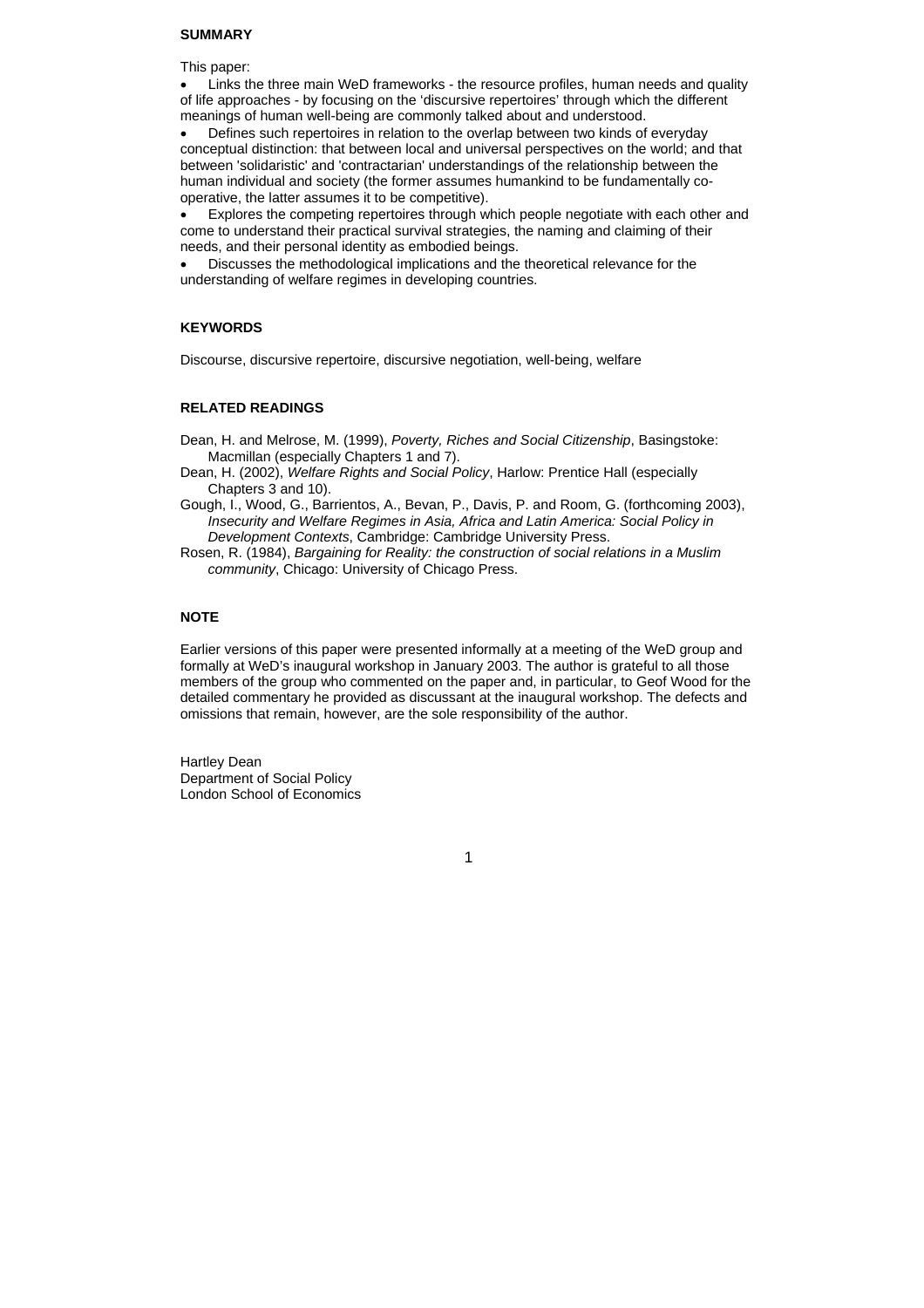This working paper considers ways of linking the three approaches that inform the ESRC's Well-being in Developing Countries (WeD) project – namely, the resource profiles (McGregor and Kebede 2003), human needs (Gough and Clark 2003), and quality of life (Skevington and Camfield 2003) approaches – through the notion of competing and overlapping discursive repertoires. It draws upon and reapplies previous work by the author (Dean 1999; 2000; 2001; 2002) and is presented in six parts. The first develops the conceptual distinctions underpinning the heuristic framework that informs the paper as a whole. The second, third and fourth parts discuss the relevance of discourse to the resource profiles, human needs and quality of life approaches respectively. The fifth part considers the methodological applications of the framework and the sixth its wider theoretical significance.

# **1 THE SIGNIFICANCE OF DISCOURSE**

By the term 'discourse' I refer to the language and communicative practices by which inter-subjective meanings are represented, apprehended or established. Understood as a discursive construct, 'poverty', for example, has several culturally pervasive meanings. Competing discourses of poverty – and, indeed, discourses about inequality and social exclusion – are on the one hand objects *of* hegemonic struggle, and on the other they are resources *in* struggle. It is through ideological but, more usually, popular discourse that people come to justify or to challenge, to fear or simply 'make sense' of, the social injustices that they are implicated in perpetuating, that they witness around them, and/or that they themselves experience.

Although discourse analysis has previously been applied in critiques of development policy (see Apthorpe and Gasper 1996) the approach to be adopted here is concerned with the ways in which 'immanent logics' of oppression and resistance may be disclosed through the competing discourses through which they are constituted (cf. Foucault 1981: 92-101) and through which the 'reality' of everyday survival in unequal societies is discursively negotiated (cf. Rosen 1984). My argument would be that it is possible to construct heuristic models for the analysis of the various discursive repertoires – or moral and political accounts – through which people in different social and cultural contexts might understand and contend with 'poverty' and threats to well-being. These models are premised on the intersection of two dimensions or axes, which are illustrated in Figure 1 (overleaf).

The first of these dimensions relates, broadly, to the distinction between the local and the universal. This may be regarded as rather more than a spatial or administrative distinction, since it relates to a sociological distinction between 'lifeworld' and 'system' (cf. Habermas 1987): between on the one hand the sphere of individual agency, moral norms and customary practices that give meaning to human life and in which the well-springs of behaviour and feeling are located, and on the other hand the sphere of social structure, ethical values and the technical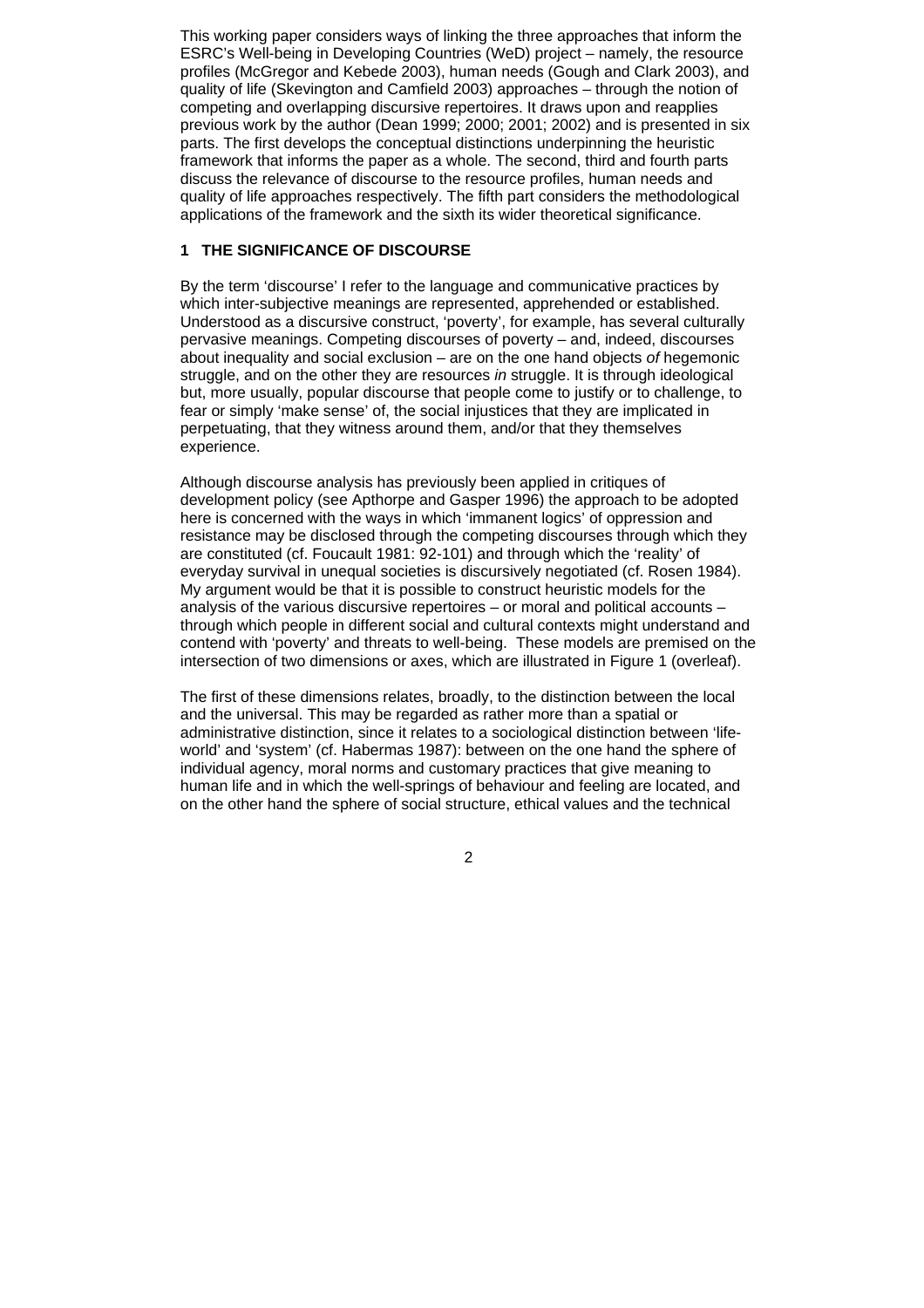and administrative systems through which social, economic and political resources are co-ordinated.

The second dimension relates to a distinction I would draw between 'contractarian' and 'solidaristic' traditions. It is a distinction closely related to that made between the liberal and the civic-republican traditions of citizenship (e.g. Oldfield 1990), albeit that it is capable of application beyond the sphere of Western political orthodoxies of 'left' and 'right'. Contractarian repertoires are premised on an essentially individualistic view of the social order in which an explicit trade-off or metaphorical contract or covenant is required between competitive and selfinterested individuals: aspects of individual sovereignty or freedom must be surrendered in return for a measure of protection against the predations of others. Solidaristic repertoires are premised on a collectivist view of the social order in which the priority is to sustain co-operative solidarity: sovereignty must be pooled or shared within a social group or society in order to achieve internal social cohesion and security against external threats. The repertoires themselves are highly fluid and ambiguous and the terms I use to categorise them entail an element of compromise. The intention is that this dimension should capture not only an ideological continuum, but the dialectic process by which individual identities are established in relation to others in society – by human *bargaining* on the one hand and by human *attachments* on the other. There is also, perhaps, a potential connection that might be explored with the distinction made by social psychologists between hedonic and eudaimonic notions of well-being (Ryan and Deci 2001). The hedonic equates with contractarian repertoires in the sense that well-being is conceptualised with reference to a utilitarian calculus of pain or pleasure; a trade-off between punishment and reward. The eudaimonic equates with solidaristic repertoires in the sense that well-being is conceptualised with reference to socially contextualised self-actualisation and 'relatedness'; a quest for identity and security.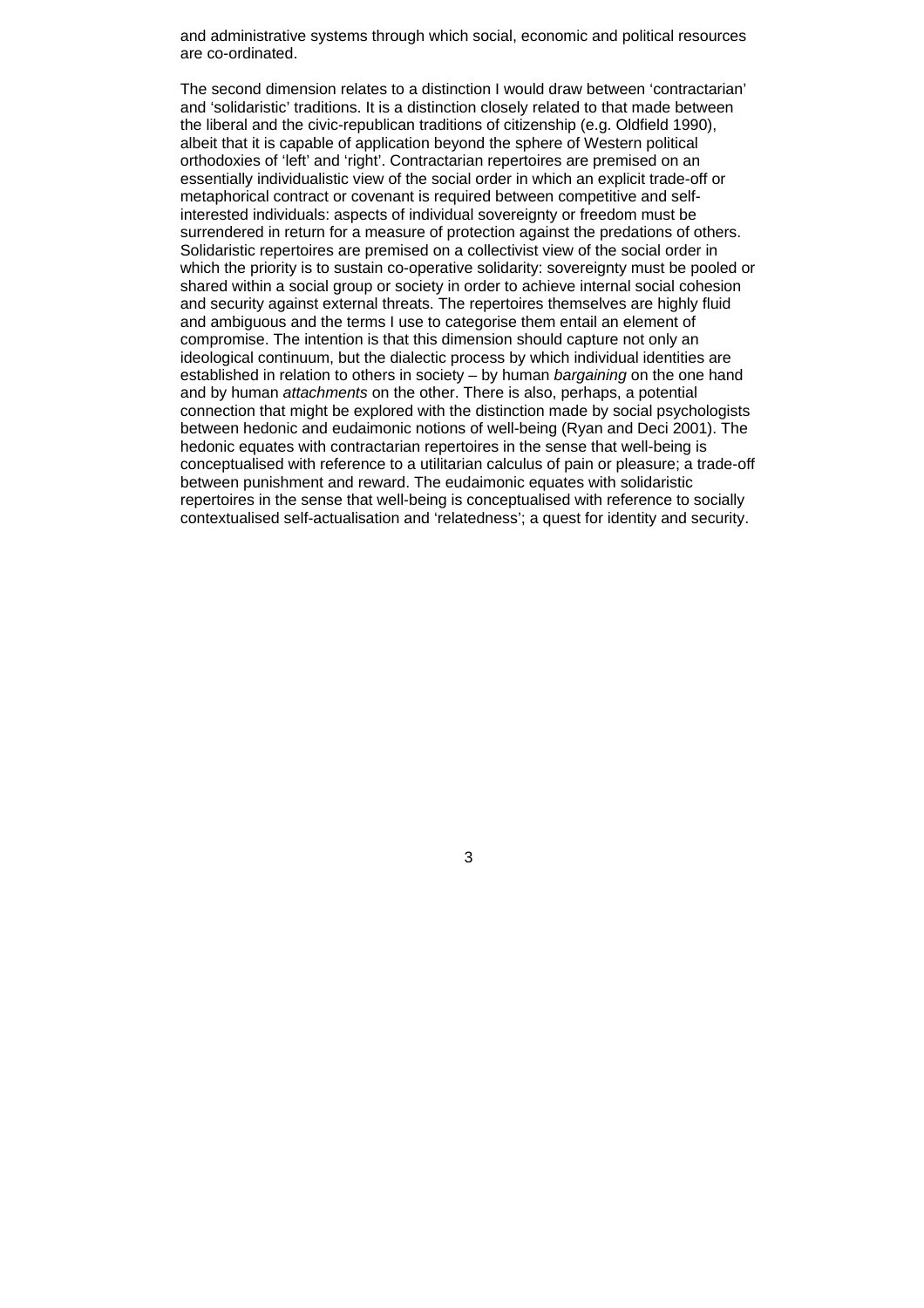

Anthropologists will detect a similarity between the local/universal and contractarian/solidaristic dimensions respectively described above and Mary Douglas' (1970) concepts of grid and group. However, whereas Douglas' groundbreaking taxonomies were concerned with the cultural characterisation of individuals and/or peoples, we are here concerned with the discursive repertoires upon which individuals or peoples may draw: repertoires that evolve and are remoulded within specific historical cultural contexts; that exist in relation as much as in opposition to each other.

For example, discourses that span the local/universal dimension may exist in dialectical relationship with each other. Universal repertoires founded in ideological or religious doctrine and imposed upon people from the 'top down' may pervade local repertoires and take on a customary character. Conversely local repertoires generated in struggle from the 'bottom up' may over time colonise elements of universal repertoires and take on an established doctrinal character. Alternatively, local repertoires may strategically borrow from universal repertoires (and, in the realm of populist politics, *vice versa*) in order to subvert them. Similarly, contractarian and solidaristic repertoires are seldom entirely discrete. The defence of market freedoms and individual autonomy demanded by contractarian repertoires may, paradoxically, have recourse to a celebration of the kinds of stable collaborative institutions that are defended by solidaristic repertoires. Discourses relating, for example, to principles of equality and social justice may draw as much on formal or procedural contractarian repertoires as upon substantively situated solidaristic repertoires.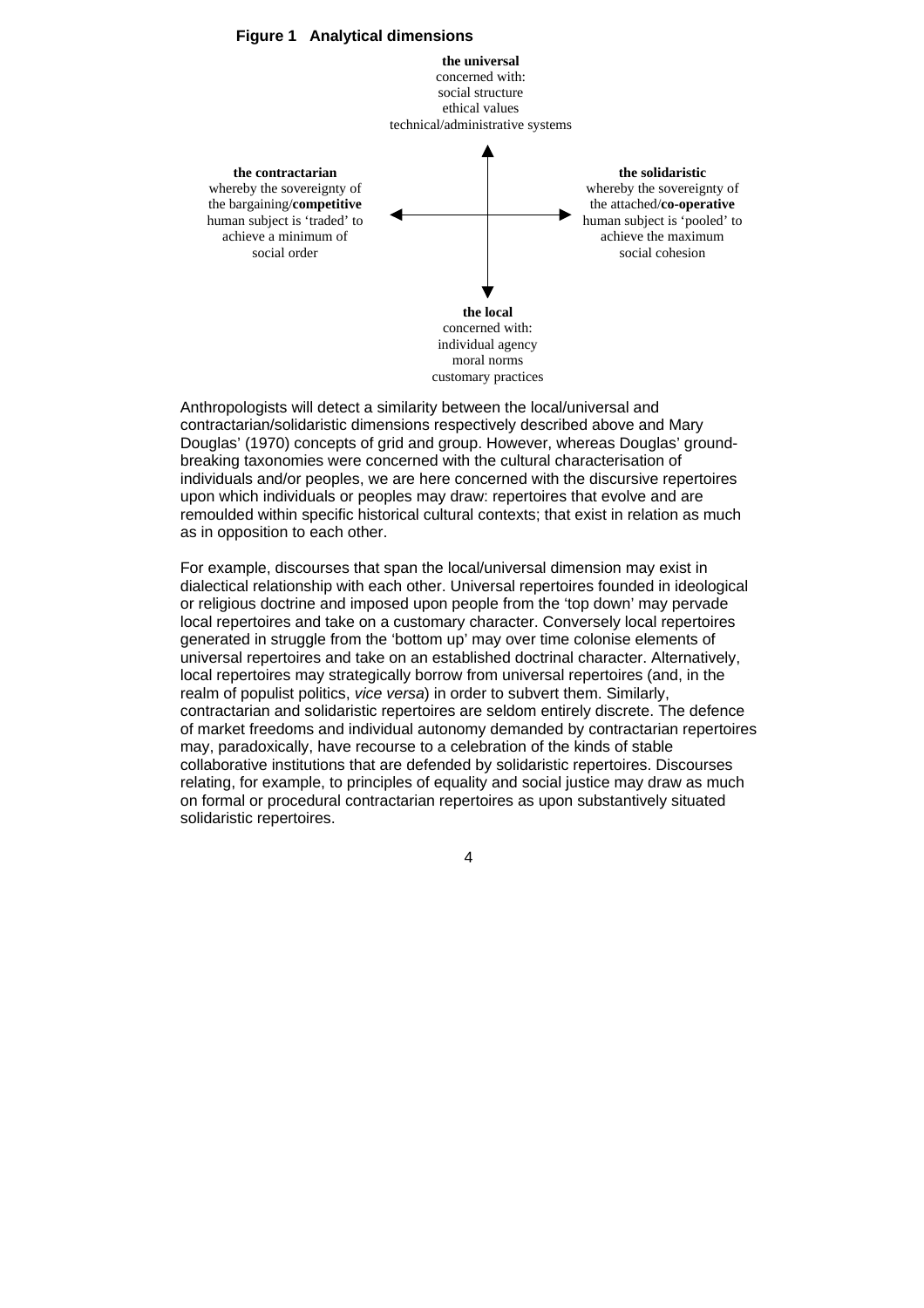I use the term 'repertoire' – rather than, for example, 'frame' or 'paradigm' – to denote related sets of discursive accounts, which may be coherently or promiscuously combined in actual 'discourses'. The discourses of everyday life – just as much as vernacular political demands or formal political programmes – are invariably hybrid in nature. Discursive repertoires provide the building blocks through which a huge variety of different meanings may be created or contested. The dimensions I have identified in order to capture such processes, some might argue, are quite arbitrary. Certainly – as I make clear in the final section of the paper – there is a range of radical and alternative discourses that these dimensions do not accommodate. However, the framework I seek to present is partly grounded in previous empirical studies of popular discourse and is concerned with the alternative ways in which people in different circumstances and, potentially, from different cultures may react to, or contend with, two problems. The first, I have already indicated, is how do they accommodate the realities of living within human societies that are unequal, socially exclusive and/or unjust? But secondly, what is the basis – if any – of their 'citizenship': that is, quite simply, of the relationship they expect between the human individual and the social collectivity (or between the citizen and 'the state', if and when the state has a legitimate presence)?

## **2 DISCOURSE AS A CULTURAL RESOURCE**

The resource profiles approach is premised on the idea that household survival strategies in developing countries will strategise the use of available resources, including cultural resources. While accepting entirely the dangers of translating insights drawn from developed countries to a developing country context (e.g. Mamdani 1996) it is difficult to escape the wealth of recent empirical evidence and theoretical argument – not least from the ESRC's recent Economic Beliefs and Behaviour Programme (see Taylor-Gooby 1998; 2000) – that human decisionmaking is not necessarily driven by economic rationality, but also by culturally informed moral assumptions. Human well-being will not necessarily flow from the maximisation of material resources when moral imperatives or, for example, aversion to risk outweigh the premises of economic rationality. If cultural resources were to be too crudely interpreted as 'human capital' (cf. Bordieu 1977) there is a danger of substituting essentially economistic or managerialist understandings of the way in which cultural conformity is achieved for a critical analysis of the competing discursive repertoires through which cultural resources are negotiated.

The resource profiles approach is seeking, clearly, to avoid such dangers and may be assisted in so doing by the heuristic framework outlined above, which provides a way of thinking about the repertoires through which people in poverty negotiate their compliance or resistance. In the local/universal dimension vernacular customs and practices may vie with religious, legal or managerial prescription; mythology and traditional prejudices may vie with reflexivity, resistance and innovation. In the contractarian/solidaristic dimension shifts in the extent to which economic and social relations are embedded each in the other (cf. Polanyi 1944) may be reflected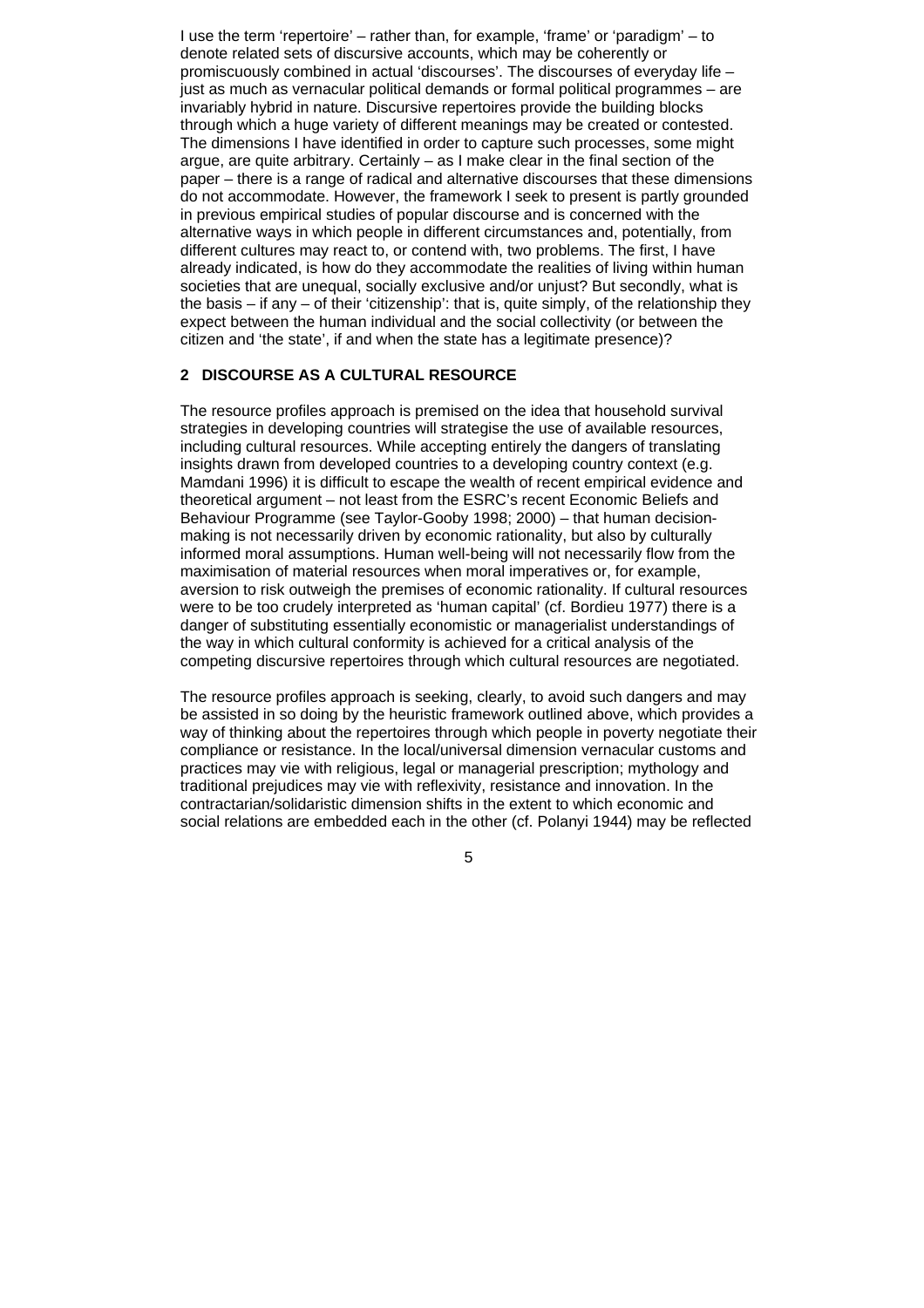in shifts in political loyalties and ideological awareness; in demands for individual freedom or in demands for collective security. It is possible to conceive of four idealtype cultural repertoires: the conformist, the survivalist, the reformist and the entrepreneurial (see Figure 2).

#### **Figure 2 Cultural repertoires**



The conformist and survivalist repertoires are local in the sense that they take local circumstances as given. They draw upon established customs and practices. The conformist repertoire, however, is solidaristic in that its claims are founded upon loyalty to and/or acquiescence within the existing social order. It is a repertoire that accepts that, though the poor deserve help, poverty is an inevitable if not a natural occurrence. The survivalist repertoire on the other hand is contractarian in that its claims establish the self-seeking priorities of individuals and/or their households as against other individuals and households. It is a repertoire that regards poverty as one of life's misfortunes, and survival as an individual struggle.

The reformist and entrepreneurial repertoires are universal in that they admit universal premises. The reformist repertoire, however, is solidaristic in that its claims stem from collective demands on behalf of social groups or communities. It is a repertoire that regards poverty as a social injustice and the solution as a matter of public policy and substantive intervention. The entrepreneurial repertoire on the other hand is contractarian in that its claims relate to demands for the recognition of individual achievement or potential. It is a repertoire that attributes poverty to personal failure or lack of opportunity and the solution as a matter of individual enterprise and procedural fairness.

It is important to emphasise first, that this is not intended as a taxonomy of personal characteristics, but of the discursive repertoires upon which it is possible for people to draw. Secondly, such repertoires will seldom, if ever, be isolated in their ideal form, but are capable of co-existing and overlapping in a variety of historically and culturally specific patterns – as much in popular as in political discourse – and in a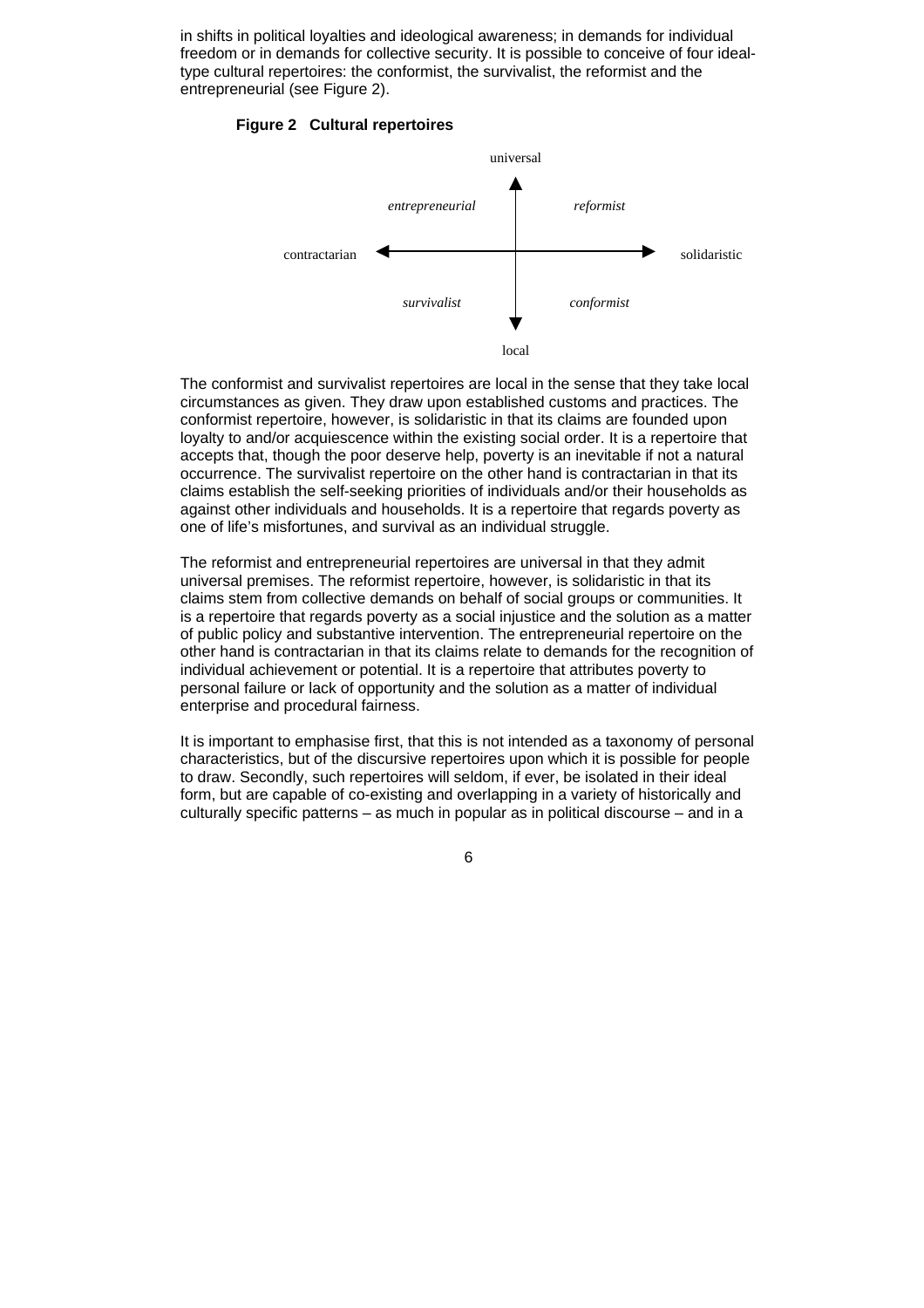variety of complex and contradictory ways that are susceptible to empirical investigation.

# **3 DISCOURSE AND NEED**

The human needs approach is premised on the idea that it is possible to establish universal criteria for the satisfaction of human beings' most fundamental needs for health and autonomy. It is an approach that draws, *inter alia*, upon Sen's (1984; 1985) important distinction between **capabilities** - that is, the range of possibilities that are substantively open within the lived experience of the situated human subject - and:

- On the one hand, **commodities** (that is, the goods, services or other resources to which people have access) and the essential **characteristics** of those commodities (that is the properties that define their purpose or utility).
- And on the other hand, **functionings** (that is, the full range of activities including productive, re-productive, caring, expressive and deliberative kinds of functioning that human beings may achieve) and subjective **end states** (that is, the happiness or sense of well-being that are the final outcome).

Capabilities, therefore, represent the essential fulcrum between primary resources and human achievements; or between welfare inputs and welfare outputs. The human needs approach, while identifying autonomy as a basic human need, tends none the less to conflate the space of capabilities – in which it is an axiomatic requirement that human subjects should exercise substantive choice – with the space of substantive human functionings. But it is in the space of functionings that choices may in practice be constrained and needs will be contested. The space of capabilities. I would argue, may be equated with the need for recognition (e.g. Honneth 1995) and the space of functionings with the discursive processes through which need is socially negotiated (e.g. Fraser 1989). In fairness, the human needs approach is less individualistic in its orientation than Sen's capabilities approach. It is very much concerned with emancipation and the 'societal preconditions' for optimising need-satisfaction (Doyal and Gough (1991), as Nussbaum (2000) is with 'combined capabilities' (where individual capabilities are facilitated by suitable institutional conditions). But for me this does not quite capture the sense in which basic human needs or capabilities must themselves incorporate the capacity for voice, deliberation and the negotiation of need itself. Capabilities are constituted through discursive practice. A slave may be able on command to perform a range of socially valuable and ostensibly satisfying functions, but her ability is not a capability: her basic need for autonomous self-actualisation – that is the right to *name* her needs – is denied. On the other hand, a disabled person may be prevented by impairment from engaging in a range of functions, but if she is able to *claim* services (from family, community or the state) that will enable her to live a satisfying life, her ability does represent a capability.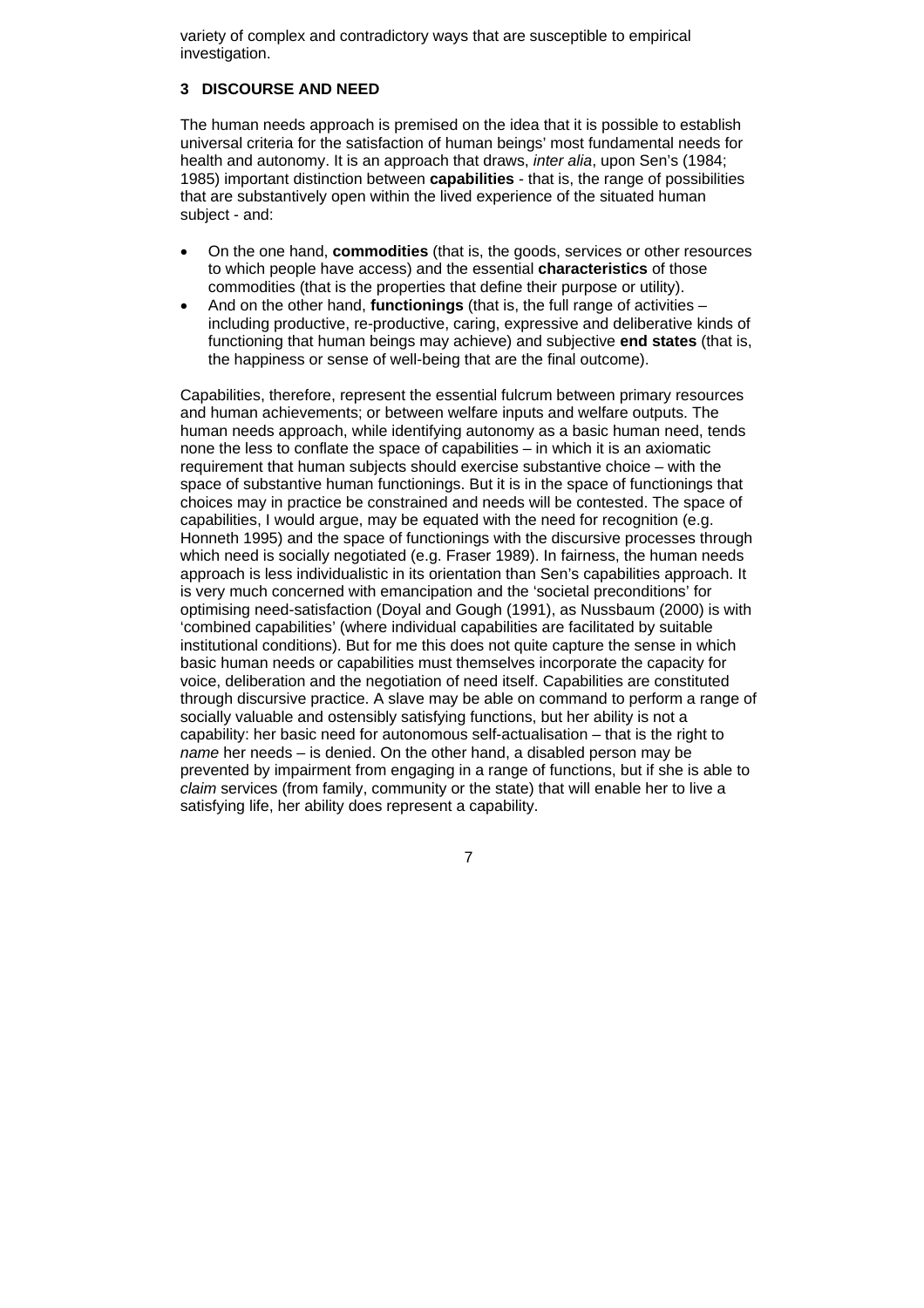An analysis of discursive repertoires can also be applied to differing modes of needs negotiation. In the local/universal dimension a distinction is sometimes drawn between the 'thick' locally definable needs that must be satisfied if people are truly to flourish and the 'thin' universally definable needs that must be satisfied if they are merely to survive (e.g. Drover and Kerans 1993). In practice, the relationship between the local and the universal is rather more dynamic than this would imply. If we interpret needs as claims upon resources and as rights to certain kinds of functioning then needs may be understood both in relation to the cultural context in which people name them and in relation to the formal sphere in which needs are translated into rights. In the contractarian/ solidaristic dimension a distinction may be drawn between a 'distributional' emphasis upon the processes that ensure that people obtain access to necessary goods and services and a 'relational' emphasis upon the processes necessary to preserve the social order and guard against social exclusion (cf. Room 1995). Needs may be interpreted in relation to resource distribution or to the relations through which social functioning is secured. It is possible, therefore, to conceive of four ideal-type repertoires for, or modes of, need negotiation: collective signification and sharing; individual struggle and competition, democratic debate and administrative policy making; and private trade and enterprise (see Figure 3).





The 'sharing' and 'competition' modes are local in the sense in that they are preoccupied with 'thick' needs and quotidian struggles. The sharing mode, however, is solidaristic (albeit paternalistic rather than egalitarian) in so far that it is concerned with the collective signification of need and issues of social cohesion, belonging and inclusion. The competition mode on the other hand is contractarian in so far that it is concerned with the struggles of individuals and their households and competition over the distribution of resources. The 'policy' and 'trade' modes are universal in that they are preoccupied with 'thin' needs and universal principles. The policy mode, however, is solidaristic in so far that it is concerned with collective decision making and organisation of provision for people's basic needs: it constructs a system of defensive rights premised on frailty of the human subject and his/her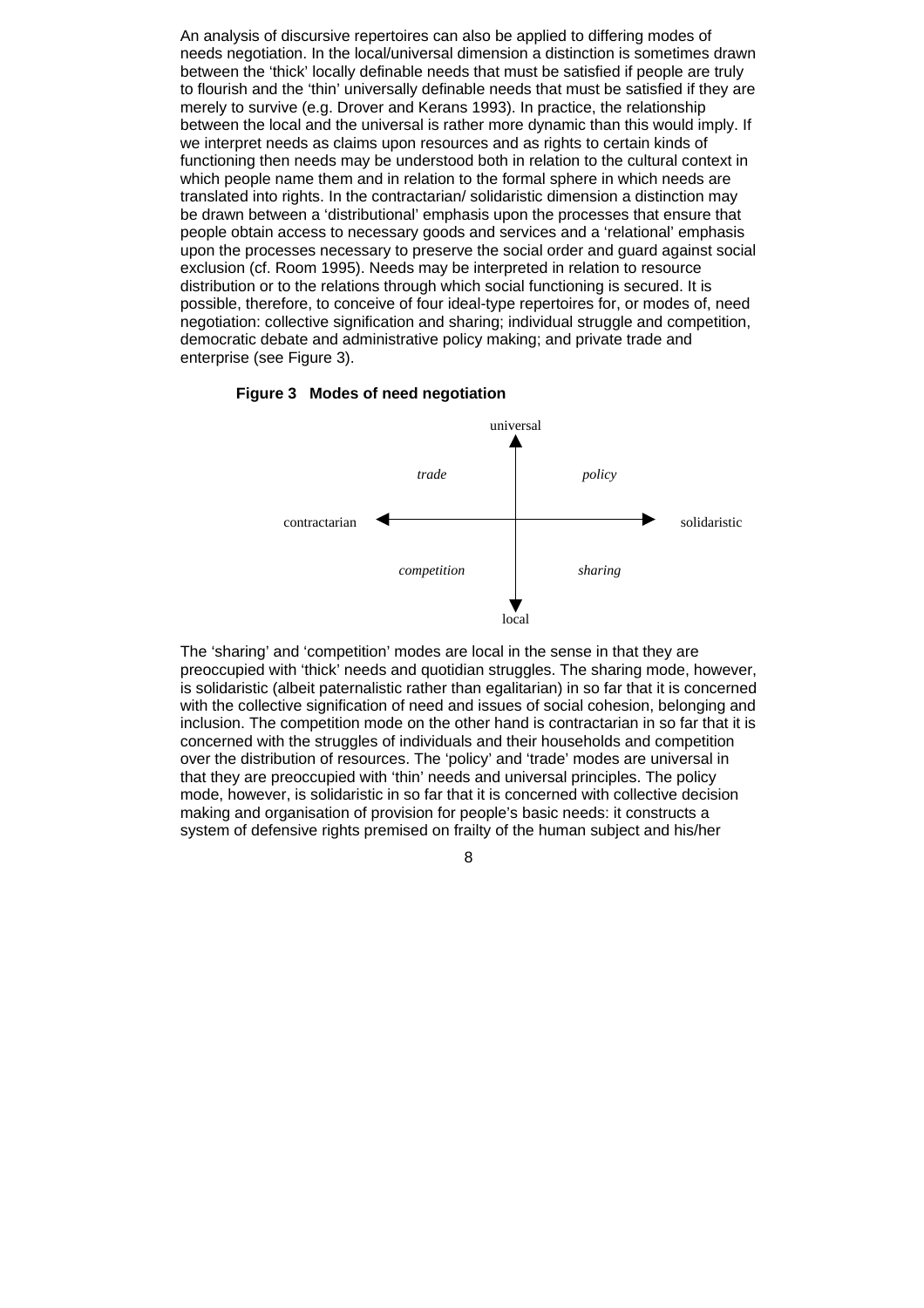need for protection. The trade mode on the other hand is contractarian in so far that it envisages legally regulated contracting for goods and services between enterprising individuals as a primary distributive mechanism: it constructs a system of rights that will protect the interests of property owning subjects.

It is clear that the policy mode assumes or requires a legitimate state apparatus and the trade mode a functioning market system (see Wood 2001). Once again, however, this is not a taxonomy of welfare regimes, but of the discursive modes or repertoires through which human needs are socially constructed. Nor is this emphasis on discursive construction an attempt to relativise human need. It is an attempt to define the discursive parameters within which struggles over needs may be conducted: it provides, perhaps, a tentative starting point for reconciling 'codified and experiential knowledges' of need (cf. Gough 2002: 18).

# **4 DISCOURSE AND QUALITY OF LIFE**

The quality of life approach is premised on the idea that it is possible objectively to measure subjective perceptions of well-being; in particular that consensually developed cross-national and cross-cultural research instruments can achieve holistic yet comparable assessments of people's quality of life across a number of 'domains'. The six domains constructed for the World Health Organisation's quality of life indicator relate to a person's physical health, psychological state, level of independence, social relationships, relationship to her material environment, and spirituality/religion. This implies, I would argue, two broad kinds of conceptual distinction – between body and mind; and between individual and society.

It has been acknowledged that the quality of life approach is underpinned by the first of these distinctions, namely by Cartesian dualism (Skevington 1999: 451). There is a sense, of course, in which classical liberal dualism represents a distinctively Western understanding of well-being (e.g. Assiter 2000). The essence of Cartesian dualism lies not only in the idea that body and mind are distinct and separable entities, but that it is the mind that is the active ingredient of the self. The mind constitutes the active subject, while the body  $-$  as a product of nature  $-$  is the passive object. It has been a distinction with profound ideological significance with regard not only to the Christian Reformation and Western Enlightenment thinking, but the concept of labour power as an alienable good and the premises that inform the processes of capitalist development.

The second distinction – between individual and society – has quite different consequences for the understanding of the body and the well-being of the embodied subject. The notion of the 'body politic' may be traced back to Plato, whose legacy remains not only within republicanism and certain conservative strands of Christian theology, but also – given the link through Hellenism and mysticism – in Eastern religions (Hinduism, Buddhism and Confuscianism). The related but more inclusive metaphor of the '*social* body', can be associated with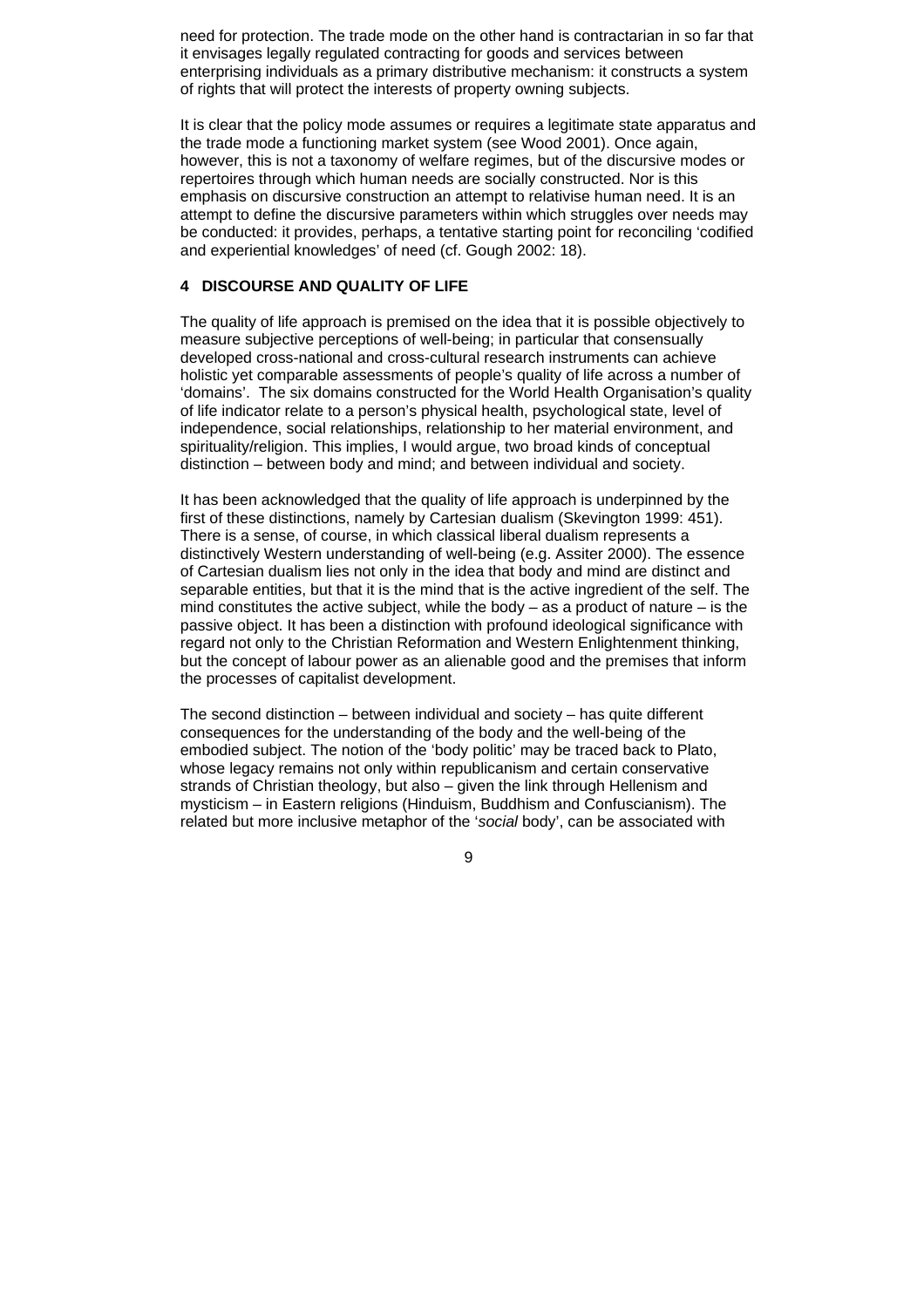humanist, socialist or social democratic thinking, but also, for example, with elements of Islamic thought (see Dean and Khan 1997). The point about the social body is that it vouchsafes the well-being of the individual body.

My argument is that feelings of well-being and subjective perceptions of quality of life must depend upon how we conceptualise the body and the way in which our understandings of the body are socially contextualised and discursively constructed. An analysis of discursive repertoires, therefore, may also be applied to differing notions of embodied life: notions that may find their expression in everyday assumptions, secular knowledge claims or spiritual beliefs. In the local/universal dimension a distinction may be drawn between the body as the metaphorical vessel of life and human experience and the body as a metaphorical component of the systems through which human life is ordered. It is in the contractarian/solidaristic dimension that the distinction to which I allude above may be drawn: between a dualist view in which the body accommodates or is accommodated to the objectives of the mind and a holistic view in which the body is apprehended through our social humanity and the relations of dependency and/or dominance that exist between embodied subjects. It is possible, therefore, to identify four discursive repertoires constituting four quite different ideal-type notions of embodied life: the vulnerable body; the sensual body; the organic body and the mechanistic body (see Figure 4).

## **Figure 4 Notions of embodied life**



Notions of the vulnerable and the sensual body are local in that they are directly concerned with situated bodily experiences. The notion of the vulnerable body, however, is solidaristic in that the body – though it may be a miracle of nature or of God's creation – is a frail vessel that depends upon social co-operation if it is to be nurtured. Well-being, therefore, means protection against harm, contamination and corruption. The notion of the sensual body on the other hand is contractarian in that the body is a seat of both pleasure and pain, which must be traded off one against the other. Well-being, therefore, may be construed in very different ways: as hedonistic satisfaction that has no regard for such destructive consequences as might follow for the body; or as puritanical subjection that reviles the base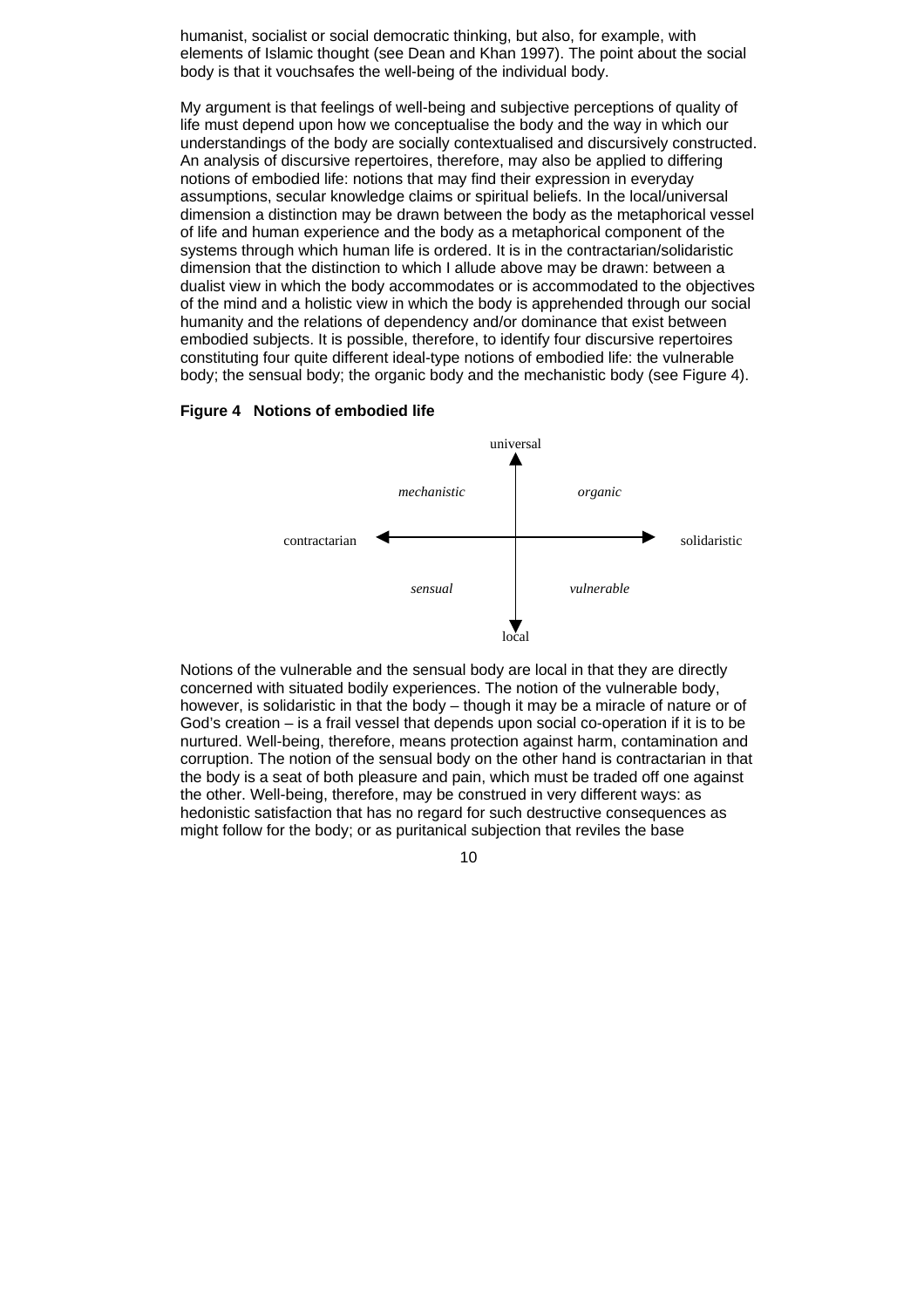requirements of the body in favour of the comforts of some spiritual certainty. Notions of the organic and the mechanistic body are universal in that they are concerned with the ways in which bodies work. The notion of the organic body, however, is solidaristic in that the body is an organism that is interconnected with other human organisms. Well-being, therefore, may be construed as a state of homeostatic equilibrium in which bodily deficits may be compensated by coordinated social intervention. The notion of the mechanistic body on the other hand is contractarian in that the body is both a potential asset and as a potential liability; it is a perfectible, yet fallible instrument in the service of one's individual objectives. Well-being, therefore, may be construed as achieving the body's optimum performance.

This is no more than a heuristic device. Real people think about their bodies in a variety of ways and will call upon a mixture of competing discursive repertoires and metaphors to express the satisfactions and fears that are associated with the physical achievements and frailties of daily experience. Coming to terms with our bodies is part of the process by which we self-negotiate our own ontological identities (cf. Taylor 1998). The interpretation of any quality of life indicator needs to take account of the potentially contradictory terms in which well-being may be recognised or described.

# **5 METHODOLOGICAL APPLICATIONS**

The discursive repertoires approach outlined above is intended to offer not a metaframework, but a particular epistemological overview. It represents an overarching heuristic device that links the three WeD frameworks through the concept of discursive negotiation.

Social policy academics (e.g. Finch and Mason 1993) and anthropologists (e.g. Rosen 1984) have in different ways already explored some of the cultural contexts in which obligations and networks can be socially and discursively negotiated. WeD's community fieldwork will present an opportunity for an interdisciplinary exploration in a developing country context of: the ways in which discursive resources are tactically manipulated; the manner in which human needs are discursively named and claimed; the terms upon which the meaning of well-being is discursively constituted. The contention is that well-being is defined by discursive negotiation – in day to day economic practices, within social and political relationships, by embodied human persons. It is the parsimony of the heuristic framework presented in this paper that allows it to cross boundaries between academic disciplines. Whether, in spite of its abstract nature and the 'thinness' of its conceptual underpinning, it can be applied to the realities of everyday life in developing countries remains an empirical question. My argument, however, is that the framework may be used to interpolate three closely connected discursive processes of negotiation: the negotiation of **survival**, which is explicitly addressed by the resource profiles approach; the negotiation of **relationships**, which is at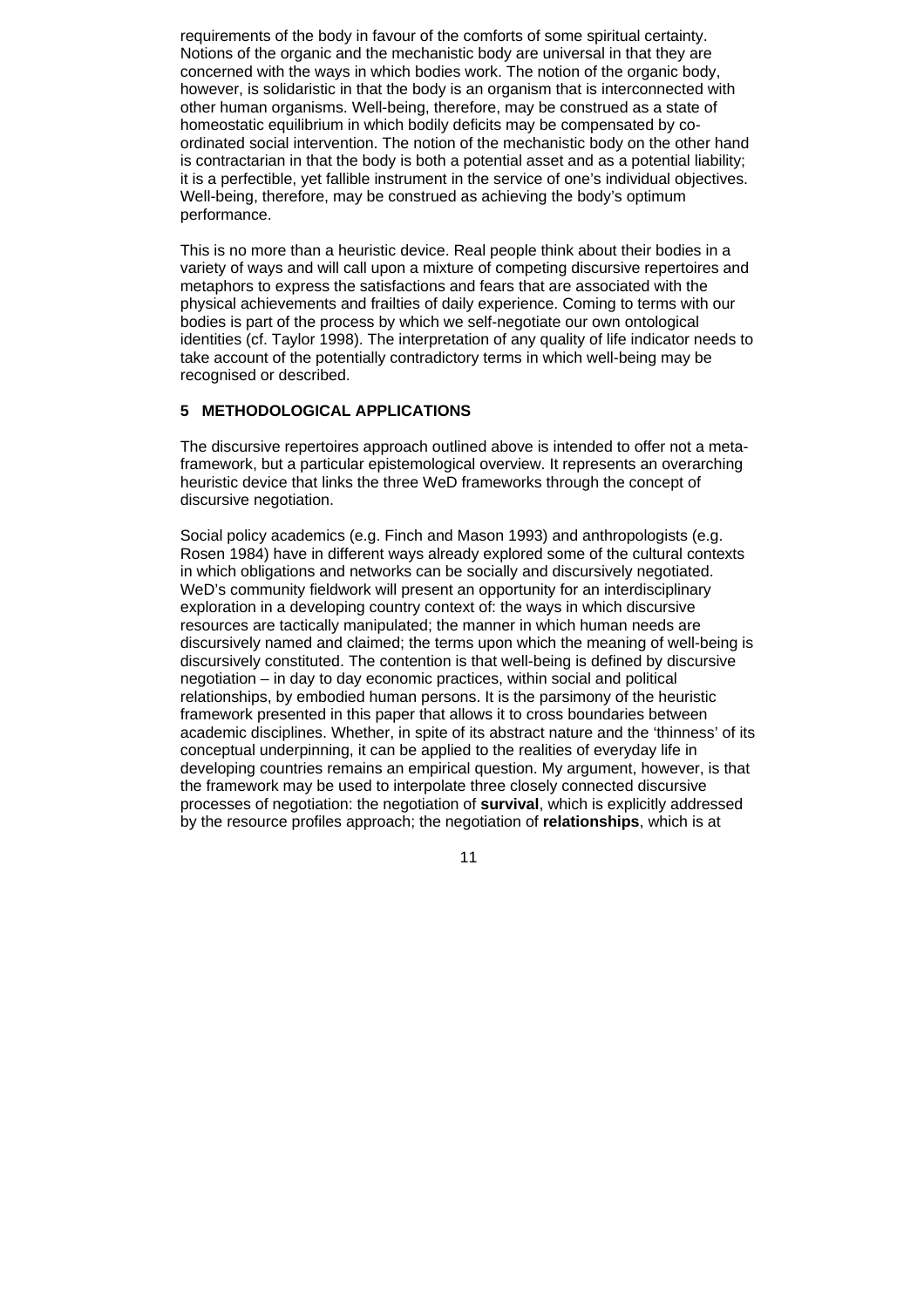least implicitly addressed by the human needs approach; the negotiation of **identity** which must necessarily be addressed by the quality of life approach (see Figure 5). The framework is not intended as a monolithic model, but, potentially, a flexible tool through which to make sense of the contradictoriness, the messiness, the 'thickness' of a world in which scientific rationality may not be valid (cf. Beck 1992), strategies may not be consistent, and the lives that people live may be subject to continual, sometimes daily, change. The object is not to impose coherence from above, but to unravel from below the anatomy of the discourses of survival, relationships and identity; to identify the different constituents or repertoires that compose those discourses; to see how those repertoires refract or combine, and which emerge as dominant, subordinate or subversive; to observe how, if at all, the different processes of negotiation are related.

## **Figure 5 Processes of discursive negotiation**



This paper is not the place for a detailed or specific discussion of methods and will confine itself to identifying certain key issues. The first relates to the factors that should be borne in mind during the application of participative research methods. While the development of such methods (see Chambers 1997) represents a major advance, there is a risk none the less that they may reveal only dominant or approved discursive repertoires. For example, the dynamics of group interaction in a focus group or community forum may permit only certain repertoires to find expression. Discussion may be dominated by the most influential, assertive or vocal participants. This may inhibit contributions by the more submissive members of a community and suppress minority, unpopular or dissenting modes of discourse. Similarly, if they are insensitively conducted, the use of such techniques as 'wealth ranking' exercises in the course of participatory poverty assessments could – in the intimacy of small village settings, for example – be intimidating for the weakest members of a community.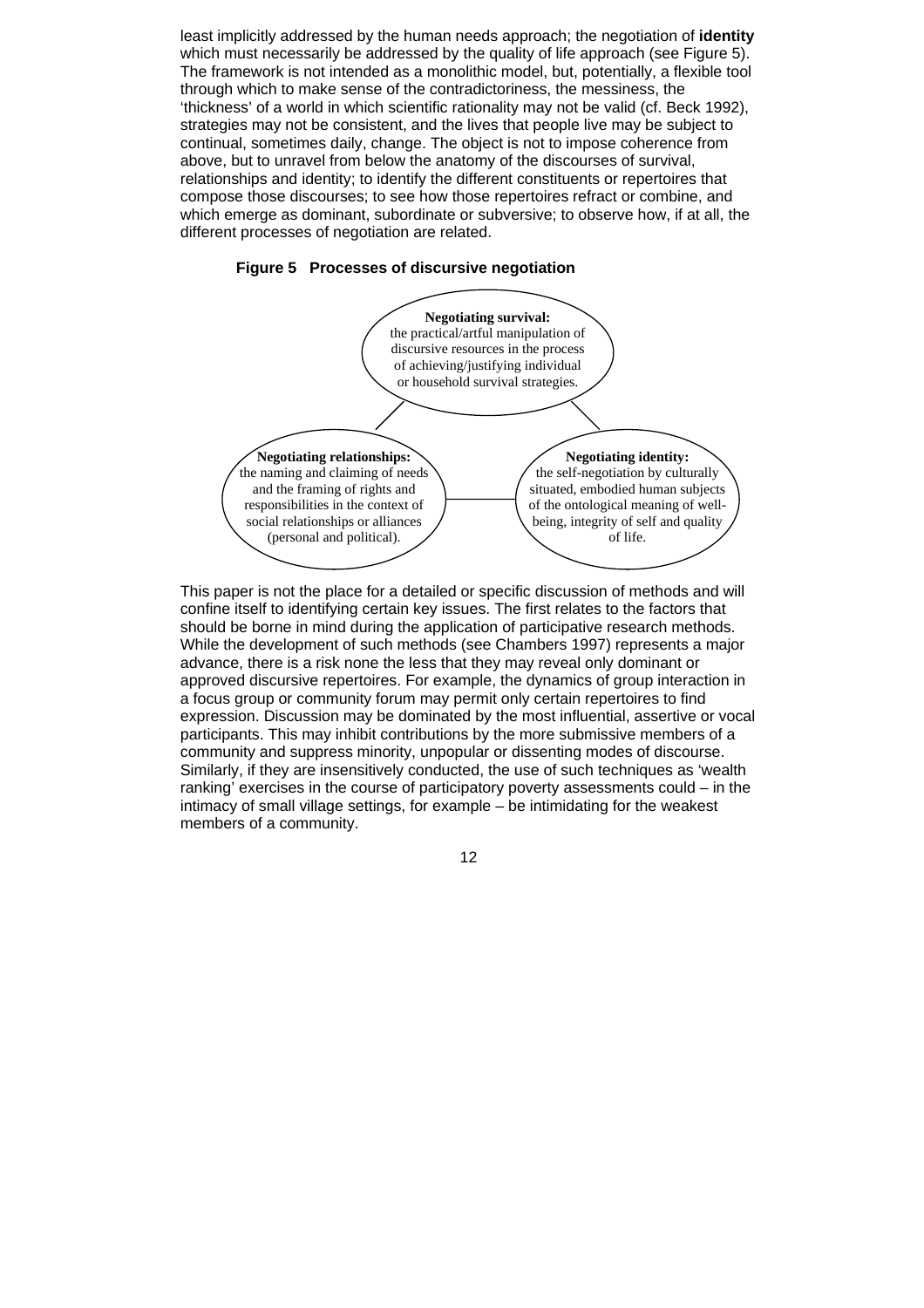Additionally, participatory methods – whether they are organised by researchers or community activists – will not necessarily uncover the 'hidden transcripts' (Scott 1990) through which poor or marginalized groups may express their resistance to dominant discourse. Those who experience oppression may artfully borrow from dominant or official discourses for the benefit of researchers or those perceived as being in authority. Whole aspects of the life of a community may remain conspiratorially concealed, notwithstanding the skills and good faith of the investigators. For example, where the survival strategies of individuals or communities involve illegal or officially unsanctioned activities, it is unlikely that these will be revealed in any kind of public forum, or at all. Informal economic activities, forbidden trades and collusion with corrupt officialdom may often be more efficacious for households and communities than legitimate formal economic participation (Jordan 1996; Tripp 1997), but the discourses through which these are justified may remain inaccessible. Possibly, what is more, the essential survival strategies adopted by some communities and households – if, for example, they involve systematic theft from neighbouring communities or even individual stealing amongst themselves – may well be regarded as unwholesome by the community's own standards and the authentic discourses of the perpetrators would not emerge in any participatory forum. It is for these reasons that I would wish to place particular emphasis on the importance – as *part* of a multi-method approach – of one-to-one discursive interviewing (cf. Clark 2002), in which interviewers seek not only to establish rapport, but to provide convincing undertakings as to their own credentials and as to the confidentiality of the data they gather. This is not easy.

Potentially, however, all the discursive data generated by the various elements of a multi-method approach – from fieldwork observation, participatory forums and interviews – provide an opportunity to apply the framework described and to explore the resonance that the generic discursive repertoires outlined above might have within different cultural contexts. There are three considerations that I should like to identify. First, the sampling methods that are employed should be sufficiently purposive to ensure that, so far as possible, in each community that is studied a full range of voices is heard. Pursuing a metaphor I used earlier, studying the 'anatomy' of a discourse does not necessarily require a vast number of 'specimens', if indeed a few well-chosen ones will suffice. The critical issue is to sample discourses from every constituency within a community. Secondly, the design of research instruments might, wherever possible, accommodate the use of questions informed by the framework I have outlined. Qualitative explorations of daily survival strategies provide opportunities to observe the competing contextual meanings and discursive justifications that attach to such strategies. The iterative translation and testing procedures used for the development of quality of life indicators provide an opportunity to frame statements and prompts that might effectively capture, convey and critique the dimensions of meaning around which the framework revolves. Thirdly, textual outputs – notes from fieldwork observation, records from participatory discussions, transcripts from interviews – are all susceptible to discourse analysis techniques. There is, of course, a wide variety of such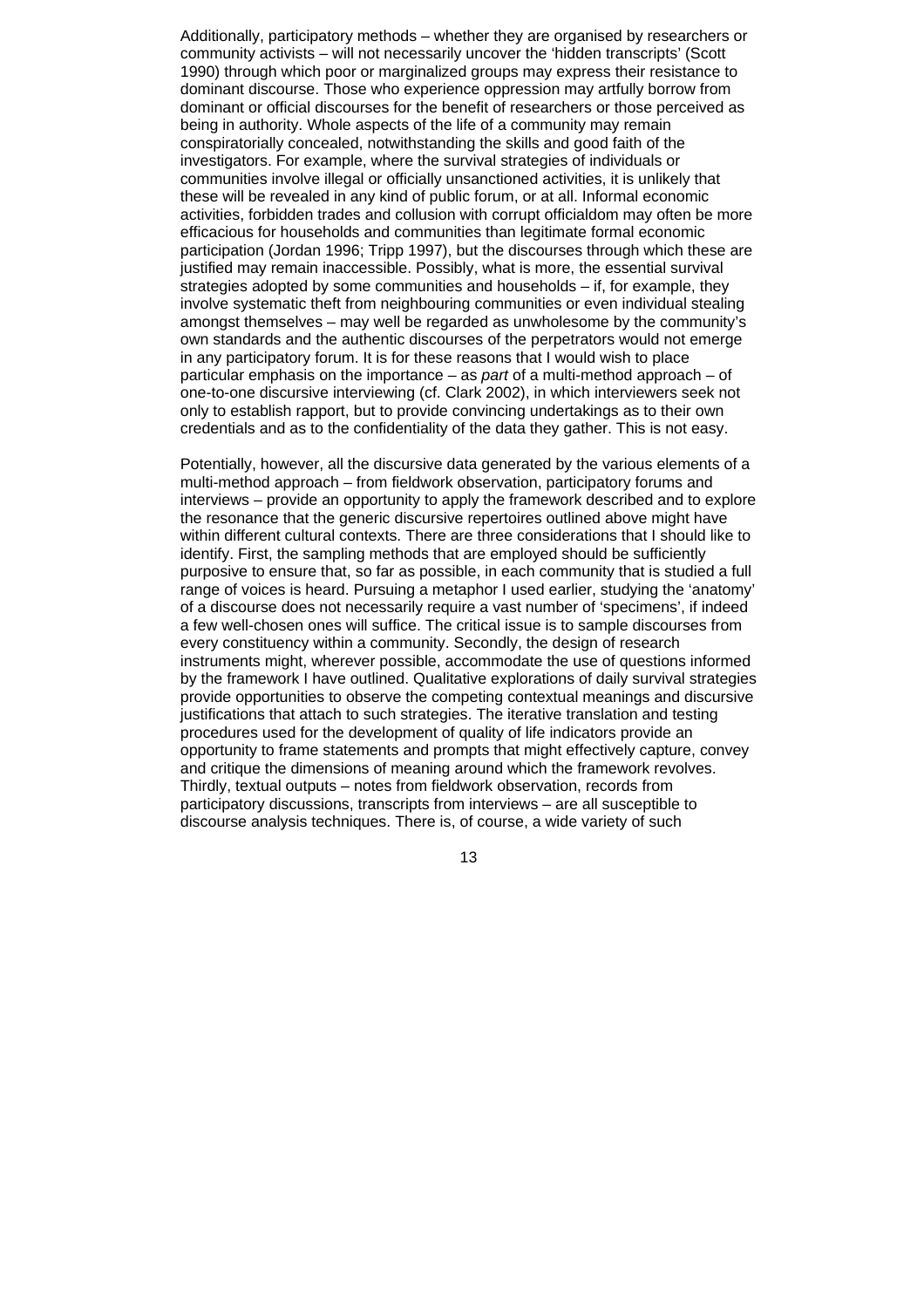techniques (see, for example, Silverman 2001), but regardless of the particular approach that is adopted the framework offered in this paper provides a set of categories or 'codes' as a point of departure. The aim of the analysis would be to address the complex links between the cultural resources on which households draw, the manner in which they seek to negotiate the recognition and satisfaction of their needs, and the terms upon which they assess their quality of life. The object would be to consider the relevance of prevailing development discourses to the various popular discourses of poor communities in different developing countries.

# **6 THEORETICAL SIGNIFICANCE**

The framework outlined in this paper is a heuristic taxonomy of the discursive repertoires through which human well-being may be negotiated. It has not been presented as a theory of human well-being, but this is not to say that it does not have theoretical significance. First, as an epistemological overview it may be used critically to evaluate and to 'place' competing academic discourses relating to poverty, inequality, social exclusion and 'ill-being' and the theories to which differing theoretical approaches give expression. More fundamentally, the discursive practices by which we negotiate the ways human beings define and achieve wellbeing must – at some point – engage with the discursive practices by which welfare systems, or regimes are constructed: the taxonomy connects with welfare regime theory and, thereby, with competing ideological-discursive meta-narratives and attempts (e.g. Gough et al. forthcoming) to theorise the nature of developing country welfare regimes.

In earlier work (Dean 1999) I have attempted to link a taxonomy of *popular* discursive repertoires (very similar to that presented in Figure 2 above) with a taxonomy of *political* discursive repertoires and thereby to define four, rather than the three regimes that feature in Esping Andersen's (1990) classic typology of capitalist welfare state regimes; a typology that directly associates welfare state regimes with Western ideological-discursive meta-narratives. I would characterise Esping-Andersen's **liberal** regime in terms of a universalistic commitment to equality of *opportunity* alongside a contractarian and therefore conditional notion of rights and duties. His **social democratic** regime I would characterise in terms of a universalistic commitment to substantive equality of *outcome* alongside a solidaristic notion of rights and responsibilities. His **corporatist-conservative** regime I would characterise in terms of a localised commitment to a *corporately* brokered social order alongside a solidaristic republican traditionalism. Additionally, however, I would posit a **neo-conservative** regime in which a local commitment to a *coercively* maintained moral order goes hand in hand with Hobbesian assumptions about the nature of the human condition and the individual/state contract. I do not for my part contend that any particular country exemplifies any one of these ideal types. There is a sense in which the classic post-Second World War Western European welfare states were all hybrids, combining to various degrees elements of the social democratic and corporatist conservative regimes;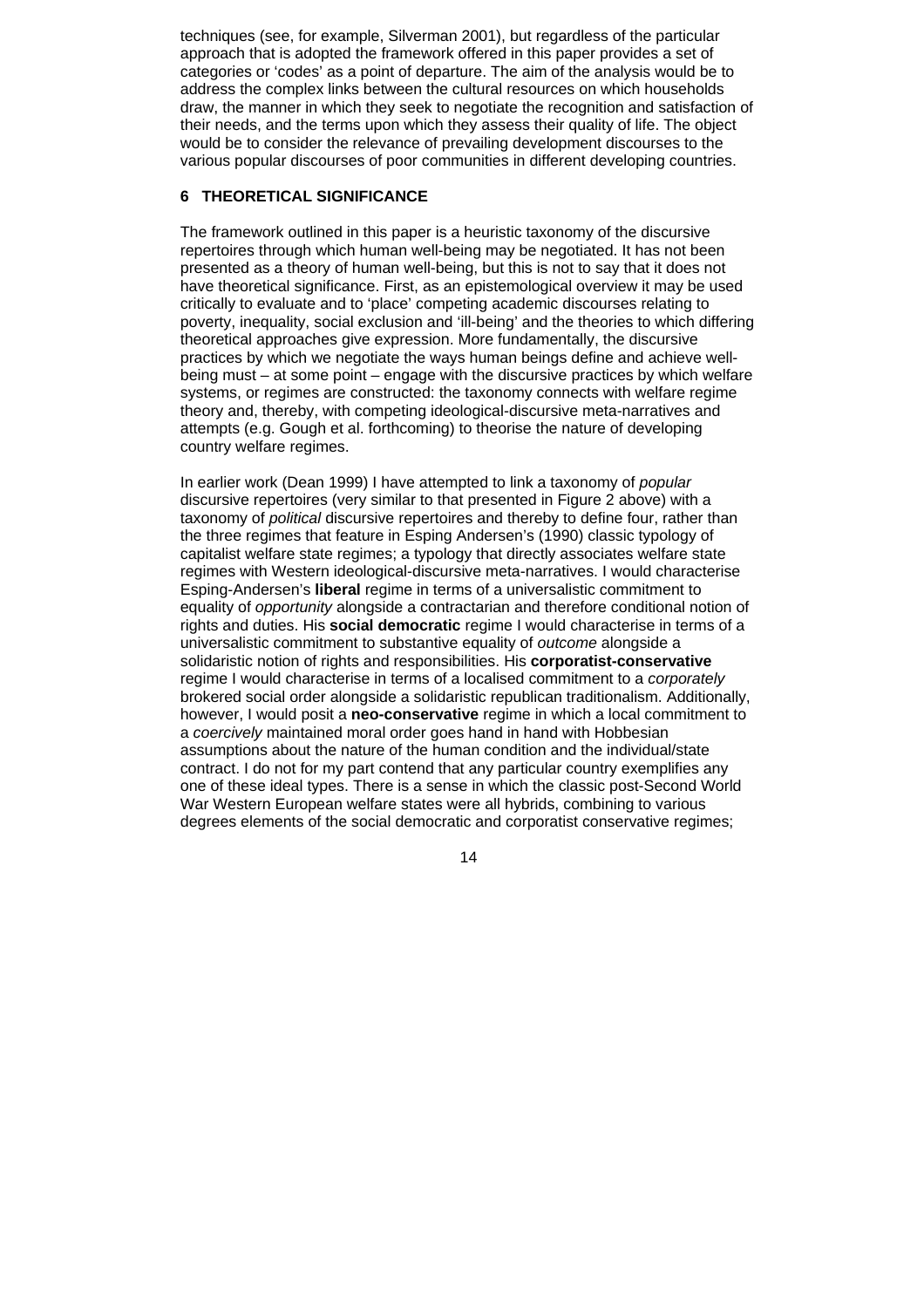whereas the aspirations of the New Right during the Thatcher/Reagan era combined elements of the liberal and the neo-conservative welfare regimes. In the context of developed countries now, we are witnessing ever more complex hybrids.

The immanent logic embodied in the analytical dimensions that have been developed for the purposes of this paper must perforce apply as much within developing countries as within Western welfare states, albeit that they will not necessarily – and in some circumstances simply cannot – connect with the same set of ideological discursive meta-narratives. Gough et al (forthcoming) argue that taxonomies based on the principles that inform developed country welfare state regimes may not be applied in a developing country context, since they are premised on the universal permeation of functioning labour markets and legitimated state apparatuses. Instead, they suggest, several East Asian countries may now be characterised as **productivist regimes** (cf. Holliday 2000); certain Latin American countries may be understood as emergent **welfare state regimes**, albeit of a liberal-informal variety; some South Asian countries may be characterised as **informal security regimes**; and there are countries particularly in sub-Saharan Africa that can only be described as **insecurity regimes** (cf. Bevan 2001). Productivist regimes are characterised by the ascendancy in a global context of a highly competitive form of capitalism that prioritises economic over social policy. Welfare state regimes possess the legacy of unevenly developed social protection systems initiated during the inter-war period, but which have been adapted in response to the neo-liberal doctrines of the international financial institutions (cf. Barrientos 2001). Informal security regimes continue to depend heavily on provision at the family, kinship and local community level. Insecurity regimes are those in which such entitlements as exist in the face of an anarchic competition for survival stem primarily from 'rights of adverse incorporation', under the authority of local elites.

In Figure 6 I map these developing country regime types against the dimensions of my heuristic framework. The connections that are implied are not simple causal connections. This is a theoretical exploration of the immanent logics that inform different responses to and different interpretations of human well-being. The purpose of the taxonomy is to try and capture the basis on which actually existing discursive practices and policy regimes are constructed. They do not, however, exhaust the theoretical possibilities. They do not, for example, accommodate feminist or ecological critiques of the capitalist development process, nor do they address the potential alternatives to capitalist modes of development within the 'developing' world.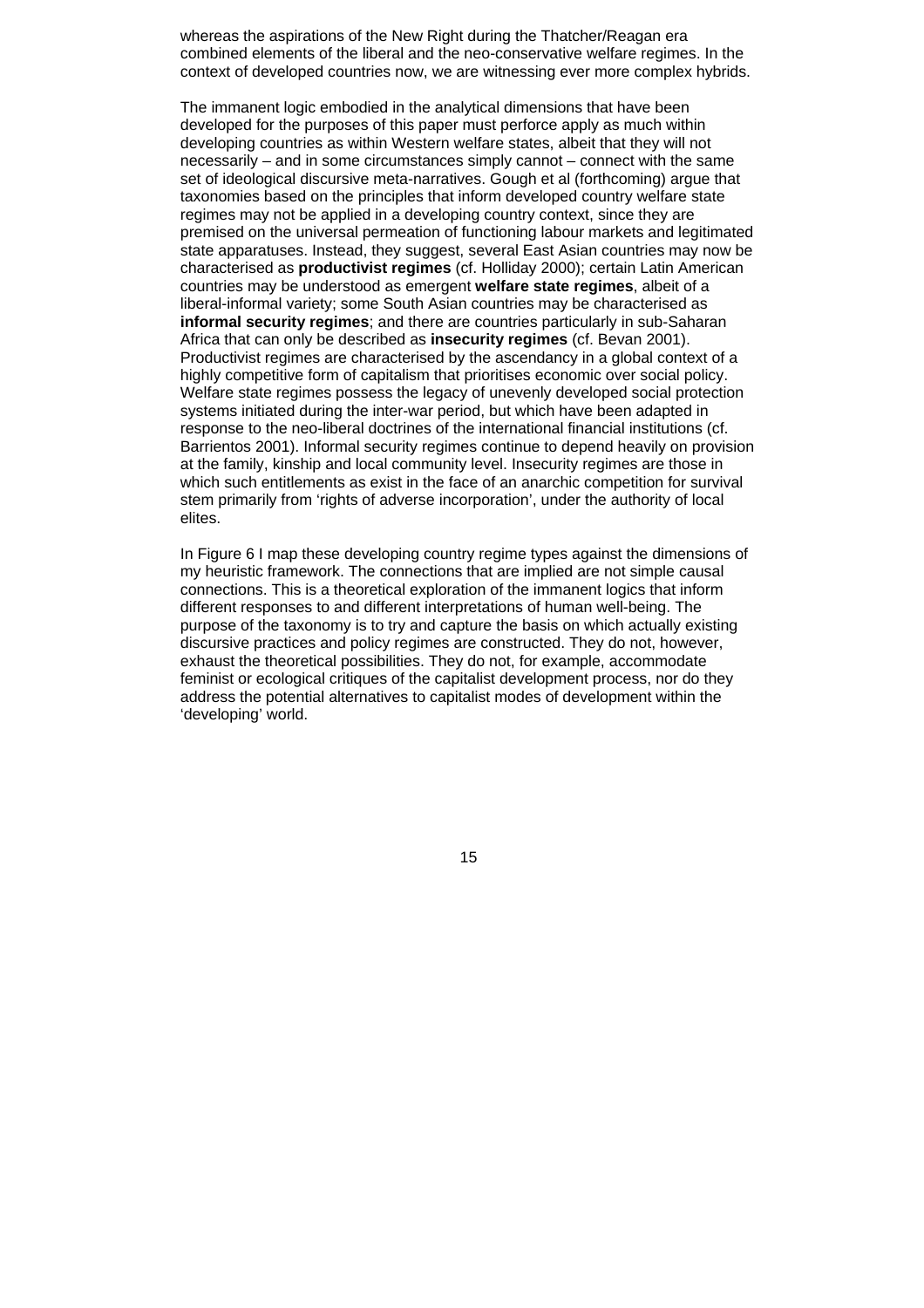

#### **Figure 6 Developing country welfare regimes**

Though it is possible to characterise understandings of well-being and the policy responses in both developed and developing country contexts, whether the various taxonomies that emerge have any explanatory or predictive value in terms of the conditions under which different kinds of regime develop and the trajectories they follow is in part an empirical question. But what also emerges at the heart of the analysis is a theoretical proposition that understandings of human well-being are constructed through popular and political discursive practices at the point where local demands meet universal principles and at the point where solidaristic cooperation meets contractarian competitiveness. It is an insight that I would like to think that the resource profiles, human needs and quality of life frameworks could all share.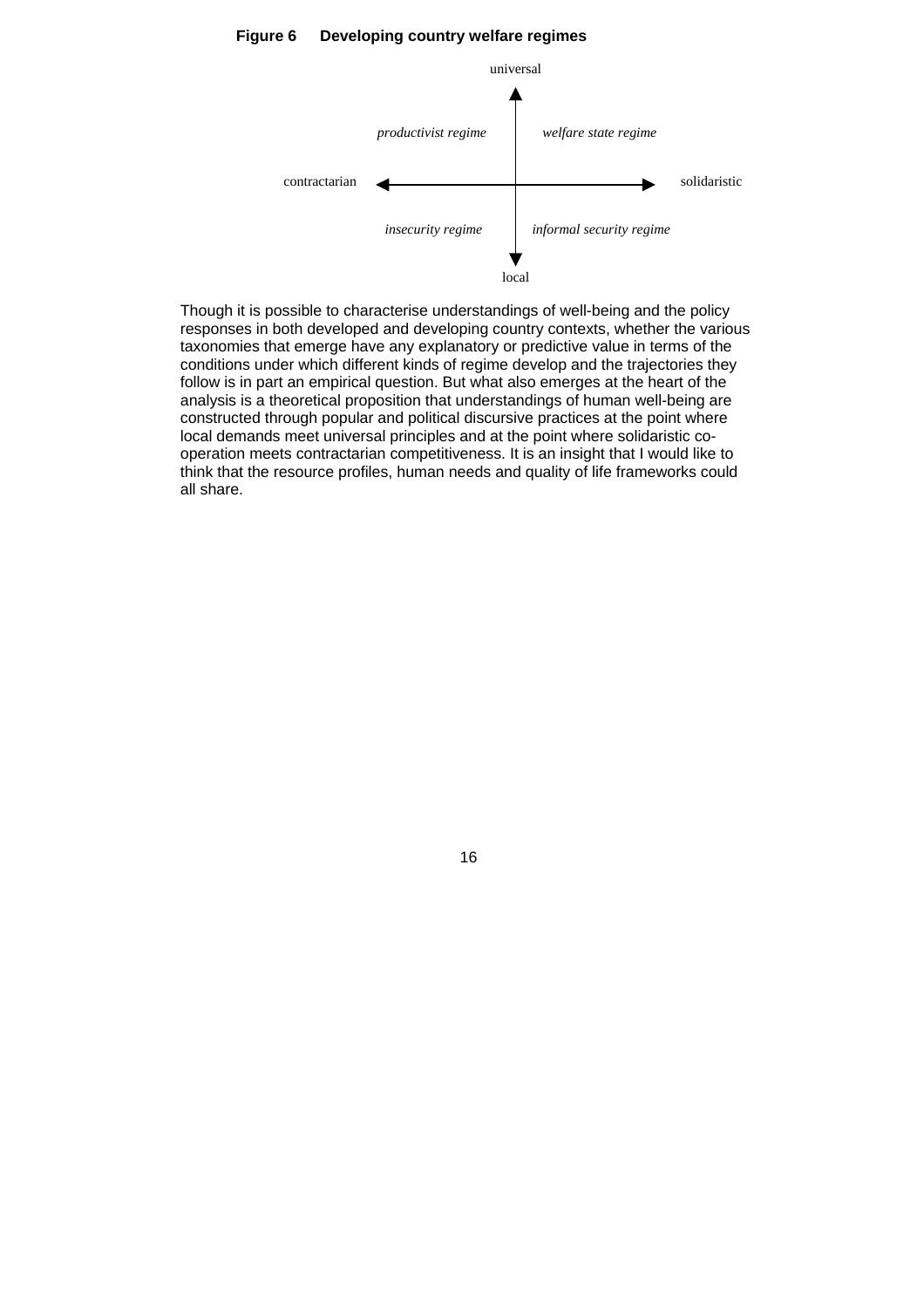#### **REFERENCES**

- Apthorpe, R. and Gasper, D. (eds.) (1996), *Arguing Development Policy: frames and discourses*, London: Frank Cass / EADI.
- Assiter, A. (2000), 'Bodies and Dualism', in Ellis, K. and Dean, H., *Social Policy and the Body: transitions in corporeal discourse*, Basingstoke: Macmillan.
- Barrientos, A. (2001), 'Welfare Regimes in Latin America', Paper presented at 'Social Policy in Development Contexts' workshop, University of Bath, 1-2 March 2001.
- Beck, U. (1992), *Risk Society*, London: Sage.
- Bevan, P. (2001), 'The Dynamics of African In/security Regimes and some Implications for Global Social Policy', Paper presented at 'Social Policy in Development Contexts' workshop, University of Bath, 1-2 March 2001.
- Bordieu, P. (1977), *Outline of a Theory of Practice*, Cambridge: Cambridge University Press.
- Camfield, L. and Skevington, S. (2003), 'Quality of Life and Wellbeing', Paper presented at the inaugural workshop of the ESRC Research Group on Wellbeing in Developing Countries, University of Bath, 13-17 January 2003, Bath.
- Chambers, R. (1997), *Whose Reality Counts? Putting the first last*, London: Intermediate Technology Publications.
- Clark, D. (2002), *Visions of Development: A Study of Human Values*, Cheltenham: Edward Elgar.
- Clark, D. and Gough, I. (2003), 'Needs, Capabilities and Wellbeing', Paper presented at the inaugural workshop of the ESRC Research Group on Wellbeing in Developing Countries, University of Bath, 13-17 January 2003.
- Dean, H. and Khan, Z. (1997), 'Muslim Perspectives on Welfare', *Journal of Social Policy* 26  $(2)$ .
- Dean, H. and Melrose, M. (1999), *Poverty, Riches and Social Citizenship*, Basingstoke: Macmillan.
- Dean, H. (2000), 'Bodily Metaphors and Welfare Regimes', in Ellis, K. and Dean, H., *Social Policy and the Body: transitions in corporeal discourse*, Basingstoke: Macmillan.
- Dean, H. (2001), 'Poverty and Citizenship: moral repertoires and welfare regimes', in Wilson, F., Kanji, N. and Braathen, E., *Poverty Reduction: what role for the state in today's globalised economy?*, London: CROP / Zed Books.

Dean, H. (2002), *Welfare Rights and Social Policy*, Harlow: Prentice Hall.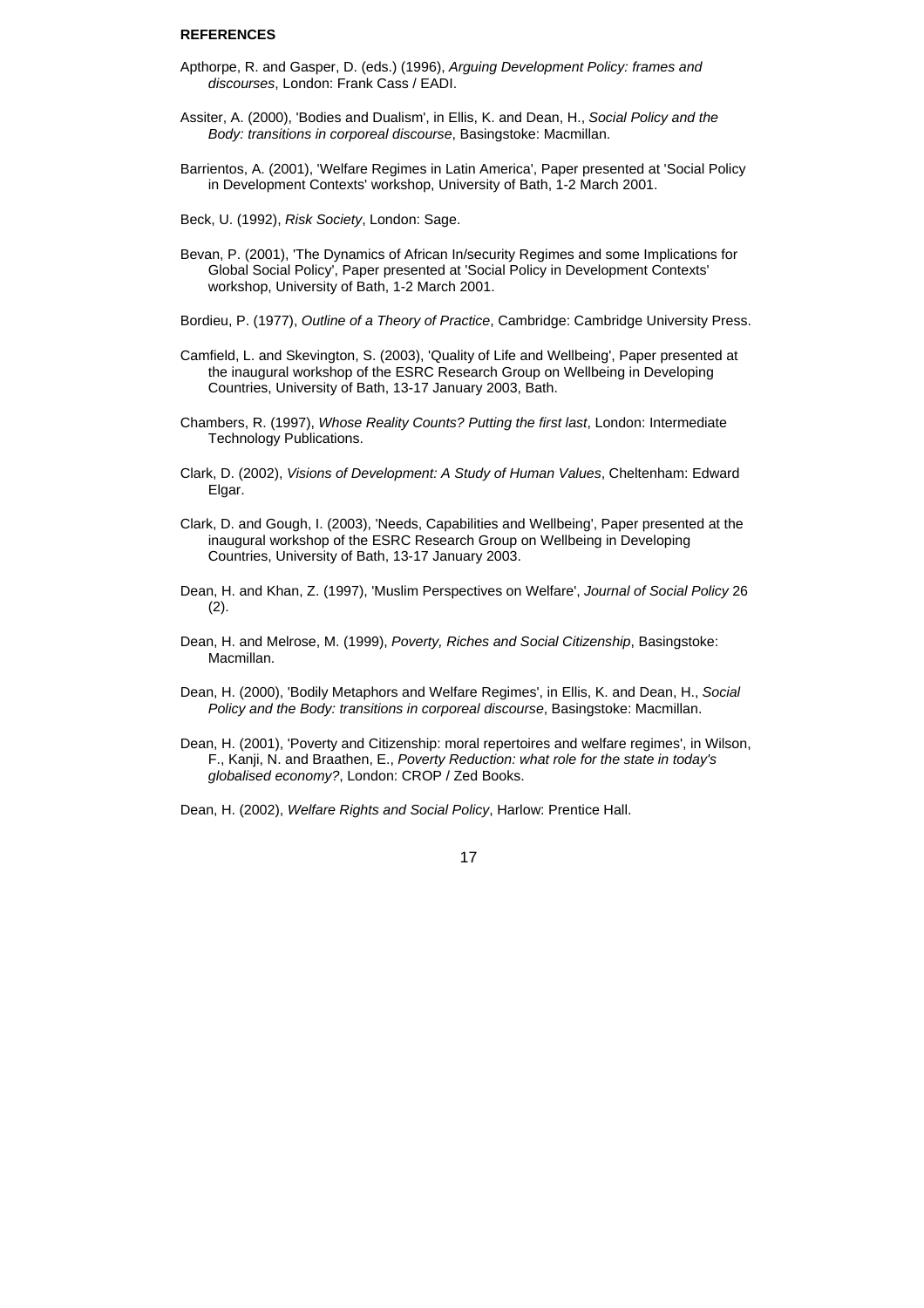Douglas, M. (1970), *Natural Symbols*, Harmondsworth: Penguin.

Doyal, L. and Gough, I. (1991), *A Theory of Human Need*, Basingstoke: Macmillan.

Drover, G. and Kerans, P. (1993), 'Introduction', in Drover, G. and Kerans, P., *New Approaches to Welfare Theory*, Aldershot: Edward Elgar.

Finch, J. and Mason, J. (1992), *Negotiating Family Responsibilities*, London: Routledge.

- Foucault, M. (1981), *The History of Sexuality*, Harmondsworth: Penguin.
- Fraser, N. (1989), *Unruly Practices*, Cambridge: Polity.
- Gough, I. (2002), 'Lists and Thresholds: comparing the Doyal-Gough theory of human need with Nussbaum's capabilities approach', Paper presented at the 'Conference on Promoting Women's Capabilities: examining Nussbaum's capabilities approach', St Edmund's College, Cambridge.
- Gough, I., Wood, G., Barrientos, A., Bevan, P., Davis, P. and Room, G. (forthcoming 2003), *Insecurity and Welfare Regimes in Asia, Africa and Latin America: Social Policy in Development Contexts*, Cambridge: Cambridge University Press.
- Habermas, J. (1987), *The Theory of Communicative Action: Vol. 2: Lifeworld and System*, Cambridge: Polity.
- Holliday, I. (2000), 'Productivist Welfare Capitalism: social policy in East Asia', *Political Studies* 48 (4).
- Honneth, A. (1995), *The Struggle for Recognition: the moral grammar of social conflicts*, Cambridge: Polity.
- Jordan, B. (1996), *A Theory of Poverty and Social Exclusion*, Cambridge: Polity.
- Mamdani, M. (1996), *Citizen and Subject: contemporary Africa and the legacy of late colonialism*, Princeton: Princeton University Press.
- McGregor, J. A. and Kebede, B. (2003), 'Resource Profiles and the Social and Cultural Construction of Wellbeing', Paper presented at the inaugural workshop of the ESRC Research Group on Wellbeing in Developing Countries, University of Bath, 13-17 January 2003.
- Nussbaum, M. C. (2000), *Women and Human Development: the capabilities approach*, Cambridge: Cambridge University Press.
- Oldfield, A. (1990), *Citizenship and Community, Civic Republicanism and the Modern World*, London: Routledge.
- Polanyi, K. (1944), *The Great Transformation*, New York: Rinehart.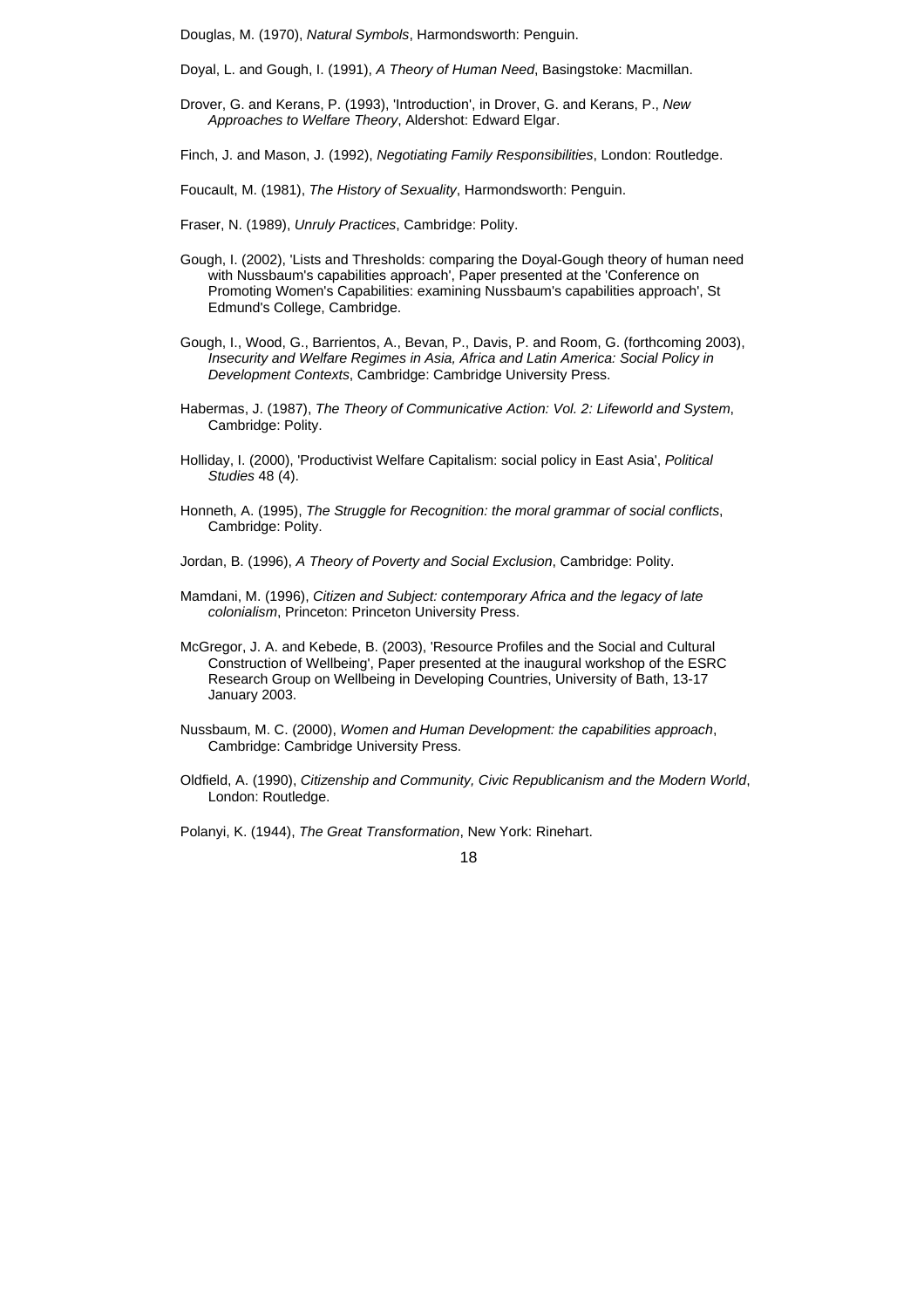- Room, G. (1995), 'Poverty and Social Exclusion: the new European agenda for policy and research', in Room, G., *Beyond the Threshold: the measurement and analysis of social exclusion*, Bristol: The Policy Press.
- Rosen, L. (1984), *Bargaining for Reality: the construction of social relations in a Muslim community*, Chicago: University of Chicago Press.
- Ryan, R. M. and Deci, E. L. (2001), 'On Happiness And Human Potentials: A Review of Research on Hedonic and Eudaimonic Well-Being', *Annual Review of Psychology* 52, 141-166.
- Scott, J. (1990), *Domination and the Arts of Resistance: hidden transcripts*, New Haven: Yale University Press.
- Sen, A. (1984), *Resources, Values and Development*, Oxford: Blackwell.
- Sen, A. (1985), *Commodities and Capabilities*, Oxford: Elsevier Science Publishers.
- Silverman, S. (2001), *Interpreting Qualitative Data*, 2nd edition, London: Sage.
- Skevington, S. M. (1999), 'Measuring Quality of Life in Britain: an introduction to the WHOQOL-100', *Journal of Psychosomatic Research* 47 (5), 449-459.
- Taylor-Gooby, P. (ed.) (1998), *Choice and Public Policy*, Basingstoke: Macmillan.
- Taylor-Gooby, P. (ed.) (2000), *Risk, Trust and Welfare*, Basingstoke: Macmillan.
- Taylor, D. (1998), 'Social Identity and Social Policy: engagements with postmodern theory', *Journal of Social Policy* 27 (3).
- Tripp, A. M. (1997), *Changing the Rules: the politics of liberalization and the urban informal economy in Tanzania*, Berkley: University of California Press.
- Wood, G. (2003), 'Governance and the Common Man: embedding social policy in the search for security', Paper presented at 'Social Policy in Development Contexts' workshop, University of Bath, 1-2 March 2001.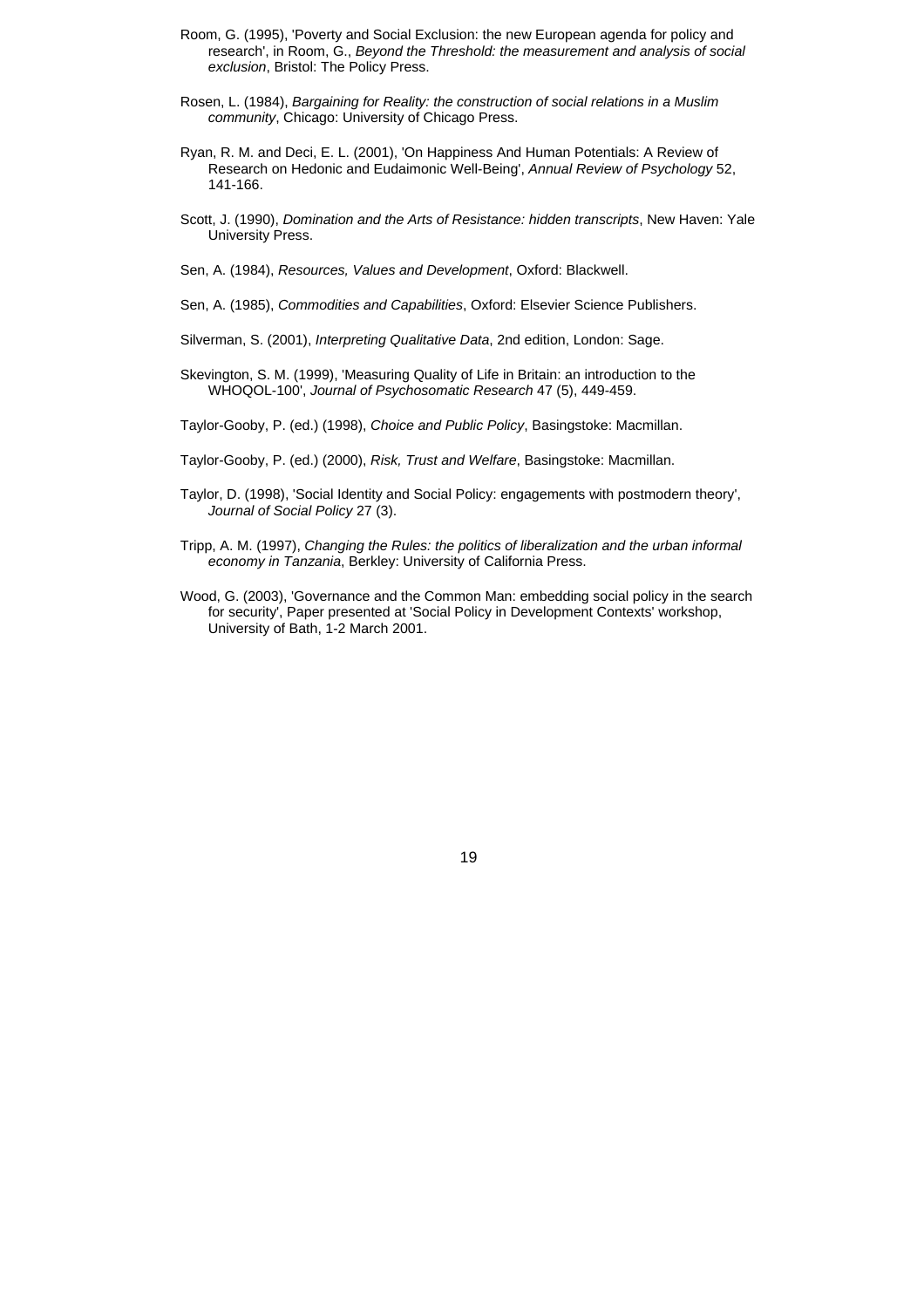# **WeD - Wellbeing in Developing Countries ESRC Research Group**

WeD is a multidisciplinary research group funded by the ESRC, dedicated to the study of poverty, inequality and the quality of life in poor countries. The research group is based at the University of Bath and draws on the knowledge and expertise from three different departments (Economics and International Development, Social and Policy Sciences and Psychology) as well as an extensive network of overseas contacts and specific partnerships with institutes in Bangladesh, Ethiopia, Peru and Thailand. The purpose of the research programme is to develop conceptual and methodological tools for investigating and understanding the social and cultural construction of well-being in specific countries.

## **Correspondence**

The Secretary Wellbeing in Developing Countries ESRC Research Group (WeD) 3 East 2.10 University of Bath Bath BA2 7AY UK

E-mail [wed@bath.ac.uk](mailto:wed@bath.ac.uk) [www.welldev.org.uk](http://www.welldev.org.uk/)

Tel +44 (0) 1225 384514 Fax +44 (0) 1225 384848

# **Working Paper Submission**

For enquiries concerning the submission of working papers please contact Ian Gough ( e-mail: hssirg[@bath.ac.uk](mailto:sssdac@bath.ac.uk) ) or by writing to the above address.

Editorial Assistant: Elizabeth Graveling

## **Acknowledgement**

The support of the Economic and Social Research Council (ESRC) is gratefully acknowledged. The work was part of the programme of the ESRC Research Group on Wellbeing in Developing Countries.